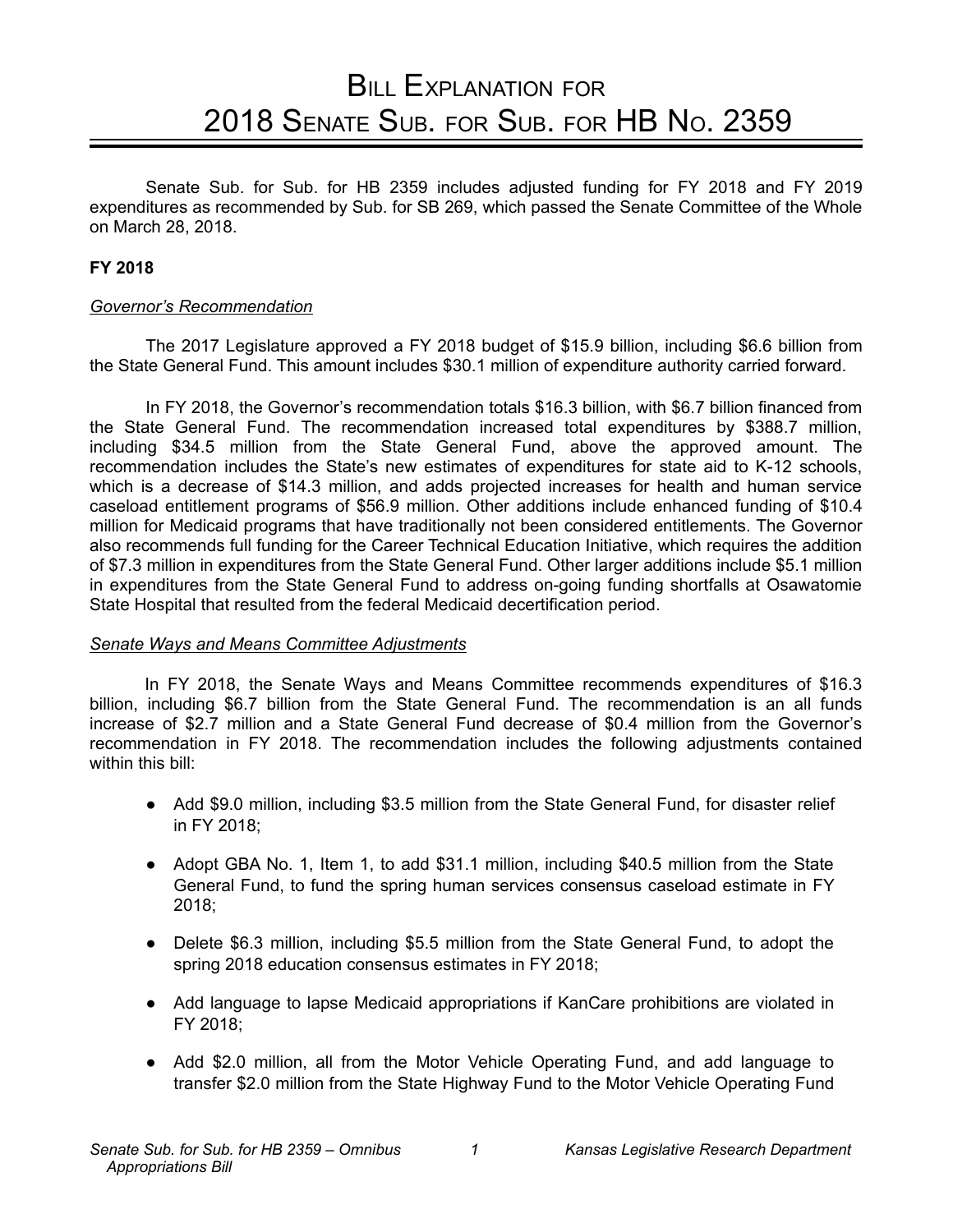in FY 2018 for expenditures related to the implementation of and production costs for digital license plate conversion and distribution beginning in August 2018;

- Add \$1.0 million, all from the Problem Gambling and Addictions Grant Fund, for additional substance abuse treatment services in FY 2018; and
- Add language to require the agency to implement a change to the Medicaid Home and Community Based Services Traumatic Brain Injury (TBI) waiver to allow coverage for individuals with a documented brain injury acquired from a cause not already covered under the waiver, eliminate the requirement that individuals on the waiver must be at least 16 years old, and allow expenditures within existing resources to provide coverage for new individuals on the waiver in FY 2018.

#### **FY 2019**

#### *Governor's Recommendation*

The 2017 Legislature approved a FY 2019 budget of \$16.2 billion, including \$6.6 billion from the State General Fund.

The Governor's recommendation totals \$16.8 billion from all funding sources, with \$7.1 billion financed from the State General Fund. The recommendation increased total expenditures by \$694.3 million, including \$301.0 million from the State General Fund, above the approved amount. The recommendation includes the State's new estimates of expenditures for state aid to K-12 schools of \$18.7 million and adds projected increases for health and human service caseload entitlement programs of \$118.6 million. For Medicaid programs that have traditionally not been considered entitlements, the Governor recommends the addition of \$6.3 million. The recommendation also adds \$113.0 million, including \$99.2 million from the State General Fund and \$13.9 million from Kansas Endowment for Youth Fund balances, for K-12 education regarding K-12 school finance.

The revised FY 2019 recommendation also adds \$85.3 million from the State General Fund for various agencies and programs. These additions include \$20.7 million for Regents initiatives, including fully funding the Career Technical Education Initiative for \$8.3 million; \$5.0 million in increased funding for the National Institute for Aviation Research; \$3.0 million for beginning operations for the University of Kansas Medical Center dental school; \$2.1 million for tuition assistance for Kansas National Guard members; \$1.7 million for the National Center for Aviation Training; and \$535,000 for the Emporia State University School of Nursing. The Governor recommends expenditures totaling \$42.1 million, including \$18.3 million from the State General Fund, for Medicaid initiatives for Kansas hospitals and nursing facilities.

Another recommended addition is \$11.1 million from the State General Fund for employee compensation to address issues in the Department of Corrections and other issues concerning Executive Directive No. 17-482. The recommended budget also includes \$3.0 million for Internet infrastructure improvements for Kansas schools, replacing \$5.0 million of the State Highway Fund transfer to the Kansas Department of Education for special education transportation with State General Fund moneys, \$7.4 million to address funding issues at Osawatomie State Hospital, \$4.2 million to increase capacity in the Sexual Predator Treatment Program, \$3.5 million for Office of Information and Technology Services cybersecurity, and \$7.3 million in miscellaneous other adjustments.

The Governor's budget also includes an addition of \$1.5 million, all from the State General Fund, for state employee salary adjustments. These funds are intended to correct any wage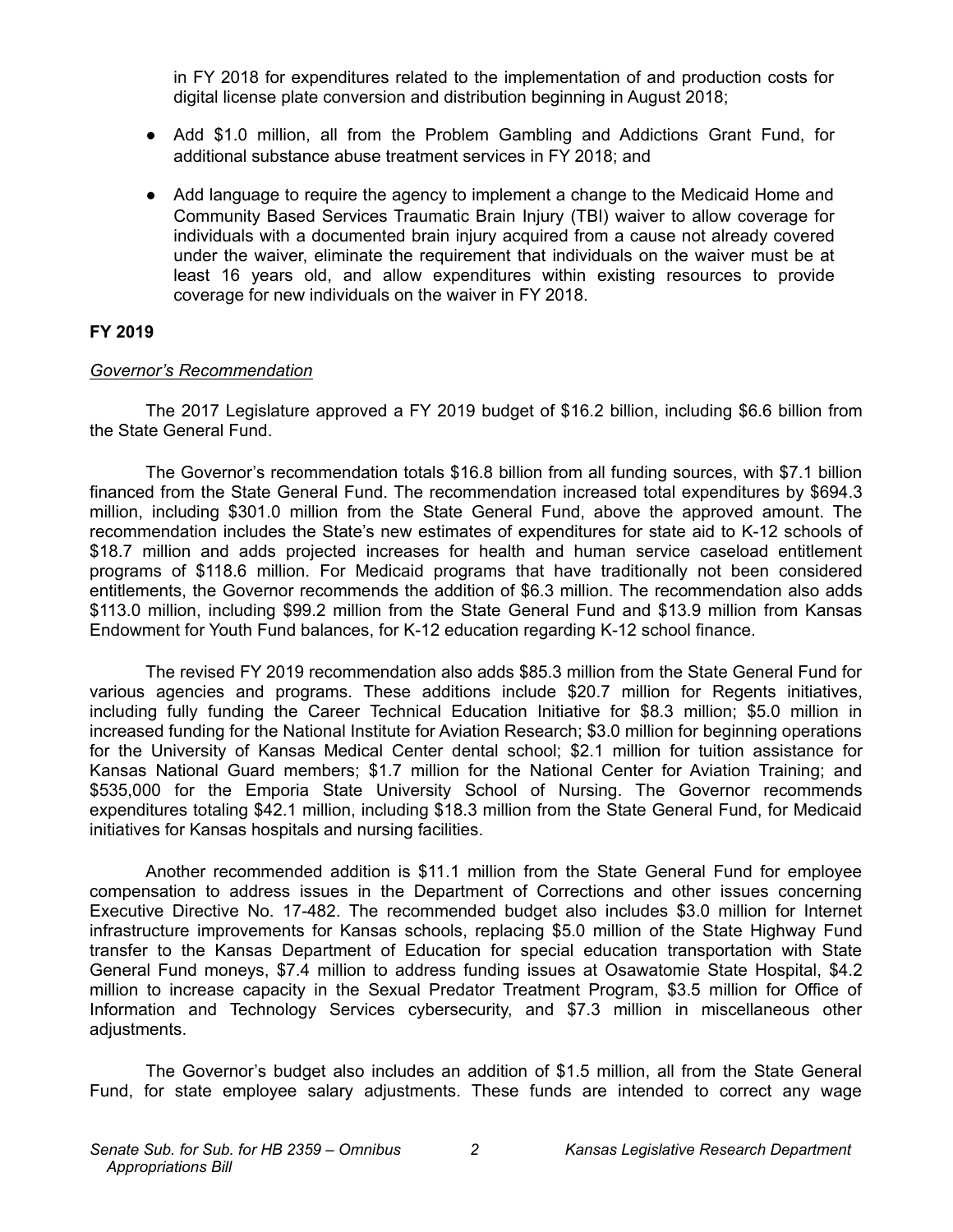compression and provide salary adjustments to employees who were not included in the FY 2017 Legislative Pay Plan Initiative. The funds are appropriated to the Division of the Budget and can be dispensed by the Director of the Budget at the Director's discretion.

The Governor's first budget amendment added \$82.0 million, all from the State General Fund, for KPERS-School contributions to reduce the \$194.0 million in deferred contributions to \$112.0 million. The addition of those funds would reduce the amortization payments beginning in FY 2020.

#### *Senate Ways and Means Committee Adjustments*

In FY 2019, the Senate Ways and Means Committee recommends expenditures of \$16.8 billion, including \$7.0 billion from the State General Fund. The recommendation is a decrease of \$37.4 million, including \$54.6 million from the State General Fund, below the Governor's recommendation for FY 2019. The Senate Ways and Means Committee recommendation also reduces State General Fund revenue by \$4.7 million for FY 2019. The recommendation includes the following adjustments contained within this bill:

- **Human Services Caseloads.** Adopt GBA No. 1, Item 1, to add \$68.6 million, including \$76.9 million from the State General Fund, to fund the human services consensus caseload estimate for FY 2019;
- **Board of Regents & Institutions.** Add \$17.9 million, all from the State General Fund, to restore approximately 75.0 percent of the 4.0 percent remaining FY 2017 allotment. The 2017 Legislature had previously reviewed the allotment and restored approximately \$6.7 million of the original \$30.7 million for FY 2019;

#### ● **Department of Education:**

- $\circ$  Adopt, in part, GBA No. 1, Item 11, and add language to apply the \$82.0 million payment towards the FY 2017 \$115.0 million suspended payment for KPERS employer contributions for FY 2019;
- Add \$7.0 million, including \$8.4 million from the State General Fund, to adopt the spring 2018 education consensus estimates for FY 2019;
- Add \$1.0 million, all from the Children's Initiatives Fund, to provide additional funding for Parents as Teachers for FY 2019;
- Add \$300,000, all from the State General Fund, to provide funding for school technology infrastructure for FY 2019;
- $\circ$  Add \$4.2 million, all from the Children's Initiatives Fund, to provide additional funding to the Pre-K Pilot program for FY 2019; and
- Add \$520,000, all from the State General Fund, to provide funding for a contract with Teach for America to recruit, train, and develop teachers to be employed by school district that the Department of Education determines are operating below defined academic standards for FY 2019;
- **Adjutant General.** Add \$11.0 million, including \$1.45 million from the State General Fund, for disaster relief for FY 2019;
- **Department of Revenue.** Add \$2.0 million, all from the Motor Vehicle Operating Fund, and add language to transfer \$2.0 million from the State Highway Fund to the Motor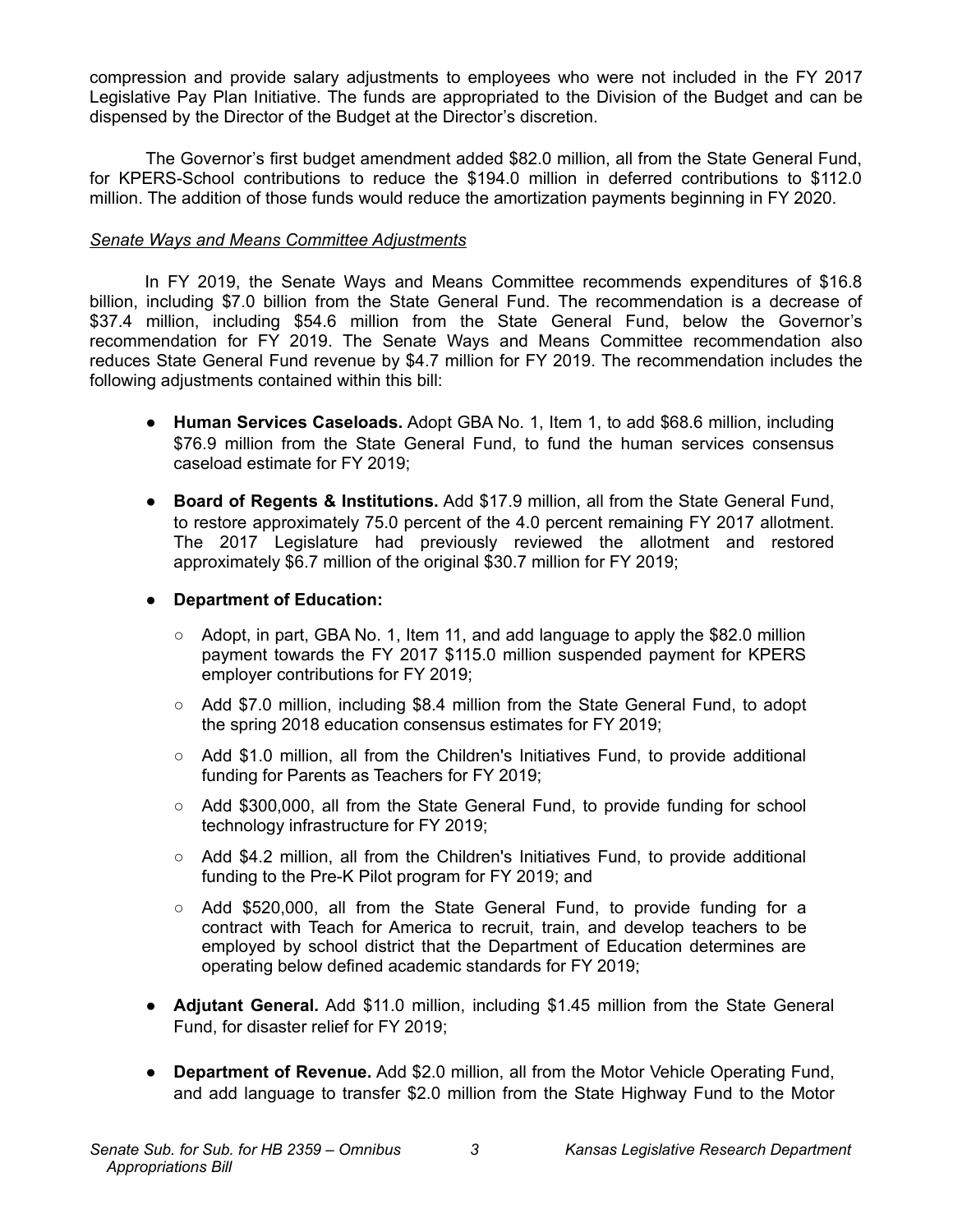Vehicle Operating Fund for FY 2019 for expenditures related to the implementation of and production costs for digital license plate conversion and distribution;

#### **Department of Health and Environment–Health:**

- $\circ$  Adopt GBA No. 1, Item 3, to add \$823,748, including \$179,532 from the State General Fund, for health facilities surveys contractors for FY 2019; and
- Add \$115,000, including \$85,000 from the State General Fund, for 2018 Senate Sub. for HB 2600 (enacted), which contains provisions creating the Palliative Care and Quality of Life Advisory Council and the State Palliative Care Consumer and Professional Information and Education Program within KDHE for FY 2019;

#### ● **Kansas Department for Aging and Disability Services:**

- Add \$1.0 million, all from the Problem Gambling and Addictions Grant Fund, for additional substance abuse treatment services for FY 2019;
- Add language to continue the mental health task force authorized by 2017 Senate Sub. for HB 2002 to meet during the 2018 Legislative Interim to study various mental health topics, including the creation of a strategic plan addressing the recommendations of the 2017 Mental Health Task Force and recommending the number and location of additional psychiatric beds. Two new members will be added to the task force: one individual appointed by the Kansas Association for the Medically Underserved and one individual appointed by the Kansas Hospital Association; and
- Add language requiring the agency to implement a change to the Medicaid Home and Community Based Services TBI waiver to remove current requirements concerning age of individuals on the waiver and traumatic onset requirement and allow expenditures within existing resources to provide coverage for new individuals on the waiver for FY 2019; and
- **Department for Children and Families.** Do not adopt GBA No. 1. Item 5, and delete \$1.6 million, including \$1.5 million from the State General Fund, to provide salary increases for the child protection professionals for FY 2019.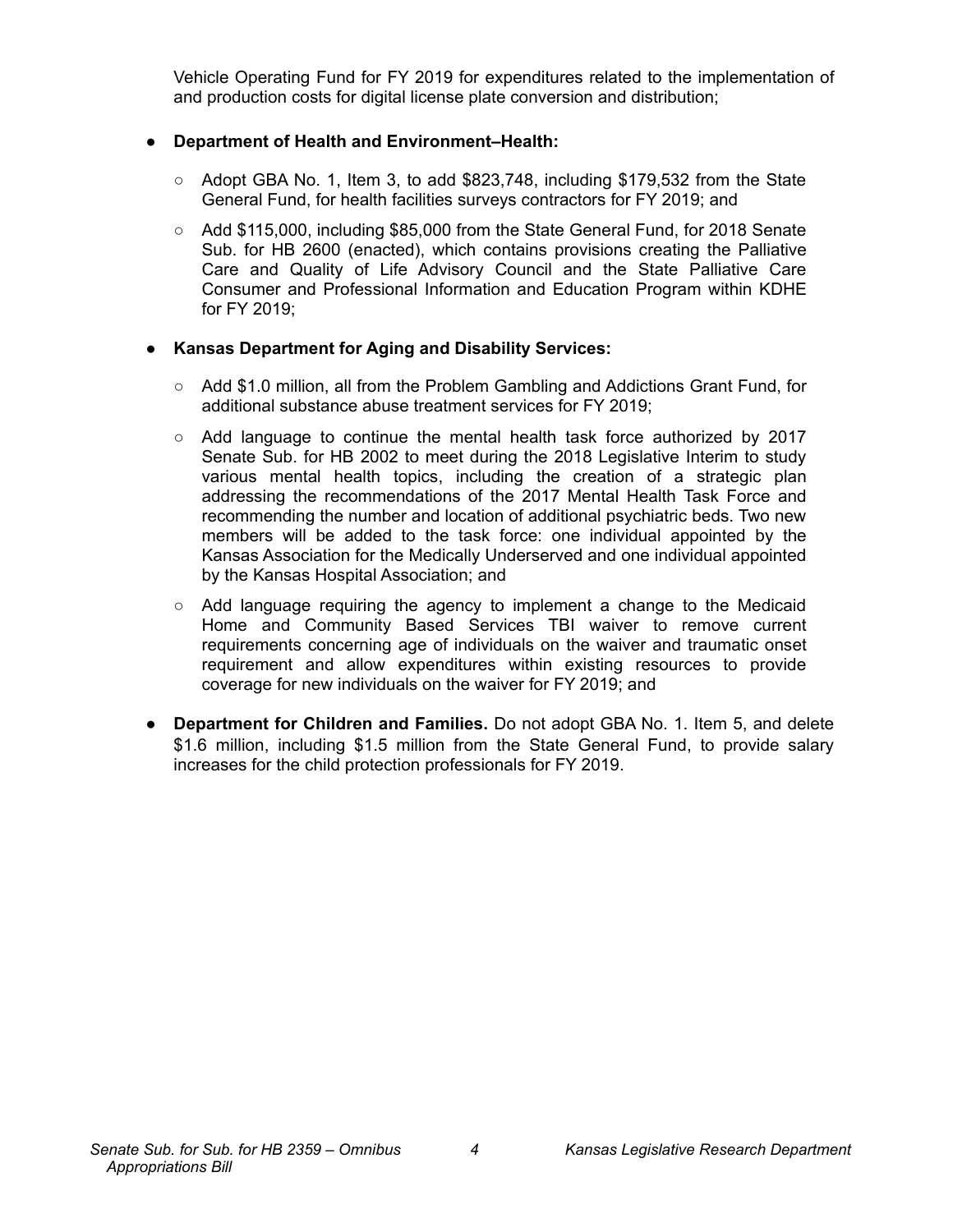### **COMPARISON OF FY 2017 - FY 2019 RECOMMENDED EXPENDITURES Senate Ways and Means Profile As of Friday, April 27, 2018**

| FY 2018:                                  | <b>State General Fund</b> |                           |    | All Funds        | <b>FTE Positions</b> |
|-------------------------------------------|---------------------------|---------------------------|----|------------------|----------------------|
| <b>Governor's Recommendation</b>          | \$                        | 6,700,210,058             |    | \$16,309,474,532 | 40,076.9             |
| SWAM Rec. FY 2018 Budget                  |                           | 6,699,873,058             |    | 16,312,200,577   | 40,068.9             |
| Difference From Governor's Recommendation | \$                        | (337,000)                 | \$ | 2,726,045        | (8.0)                |
| FY 2019:                                  |                           | <b>State General Fund</b> |    | All Funds        | <b>FTE Positions</b> |
|                                           |                           |                           |    |                  |                      |
| <b>Governor's Recommendation</b>          | \$                        | 7,053,329,032             | \$ | 16.844.960.365   | 40,087.2             |
| SWAM Rec. FY 2019 Budget                  |                           | 6,998,766,567             |    | 16,807,593,390   | 40,079.2             |
| Difference From Governor's Recommendation |                           | (54,562,465)              |    | (37, 366, 975)   | (8.0)                |
| Two - Year Change from Gov. Rec.          | \$                        | (54, 899, 465)            | S  | (34, 640, 930)   |                      |

## **STATE GENERAL FUND RECEIPTS, EXPENDITURES AND BALANCES Senate Ways and Means Profile As of Friday, April 27, 2018**

|                                                                                                                          |    | Actual<br>FY 2017         | SWAM Rec.<br>FY 2018                   | SWAM Rec.<br>FY 2019             |
|--------------------------------------------------------------------------------------------------------------------------|----|---------------------------|----------------------------------------|----------------------------------|
| <b>Beginning Balance</b><br>Receipts (November 2017 Consensus)<br>Governor's Revenue Adjustments<br><b>PMIB Transfer</b> | \$ | 37.1<br>6,149.5<br>198.4  | \$<br>108.5<br>6,912.1<br>1.2<br>118.8 | \$<br>439.2<br>7,100.1<br>(0.8)  |
| Legislative Receipt Adjustments<br><b>Adjusted Receipts</b>                                                              |    | 6,347.9                   | (1.6)<br>7,030.5                       | (4.7)<br>7,094.7                 |
| <b>Total Available</b><br>Less Expenditures<br>SB 423 - Education Bill                                                   | \$ | 6,385.0<br>6,276.5<br>0.0 | \$<br>7,139.0<br>6,699.9<br>0.0        | \$<br>7,533.9<br>6,998.8<br>77.7 |
| <b>Ending Balance</b>                                                                                                    | ደ  | 108.5                     | \$<br>439.2                            | \$<br>457.6                      |
| Ending Balance as a % of Expenditures                                                                                    |    | 1.7%                      | 6.6%                                   | 6.5%                             |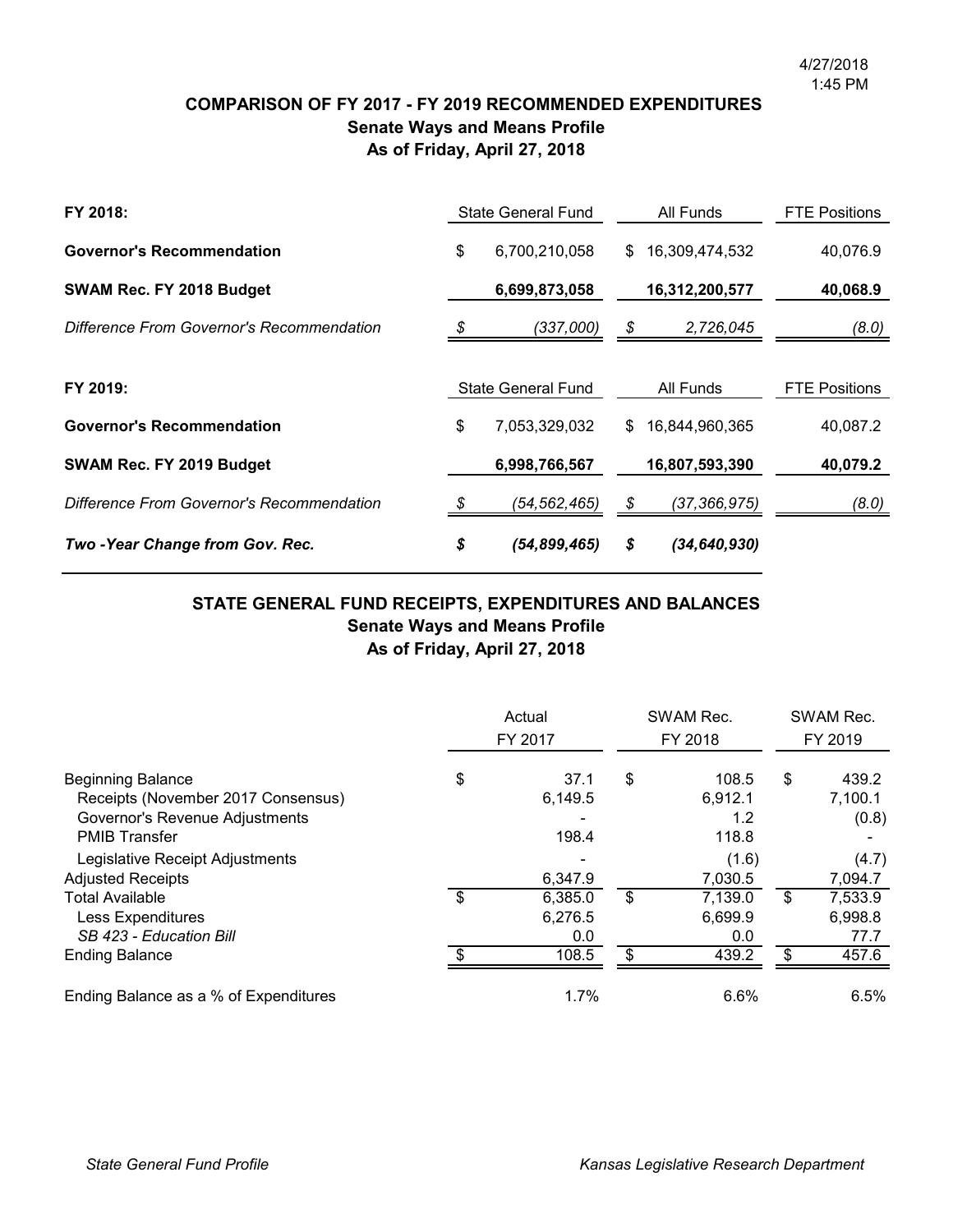#### **State General Fund Revenue Adjustments Senate Ways and Means Committee As of Friday, April 27, 2018**

| Total FY 2018 through FY 2019                                               | (6.250.00                        |
|-----------------------------------------------------------------------------|----------------------------------|
| <b>Total FY 2019</b>                                                        | \$<br>(4,650,000)                |
| Attorney General - Court Cost Fund Transfer                                 | (650,000)                        |
| Reduce Problem Gambling and Addictions Grant Fund Transfer                  | (1,000,000)                      |
| Transfer to State Water Plan Fund                                           | (2,500,000)                      |
| <b>EDIF Reduce Transfer</b>                                                 | \$<br>(500,000)                  |
| FY 2019:                                                                    |                                  |
|                                                                             |                                  |
| Reduce Problem Gambling and Addictions Grant Fund Transfer<br>Total FY 2018 | \$<br>(1,000,000)<br>(1,600,000) |
| Transfer to State Water Plan Fund                                           | \$<br>(600,000)                  |
| FY 2018:                                                                    |                                  |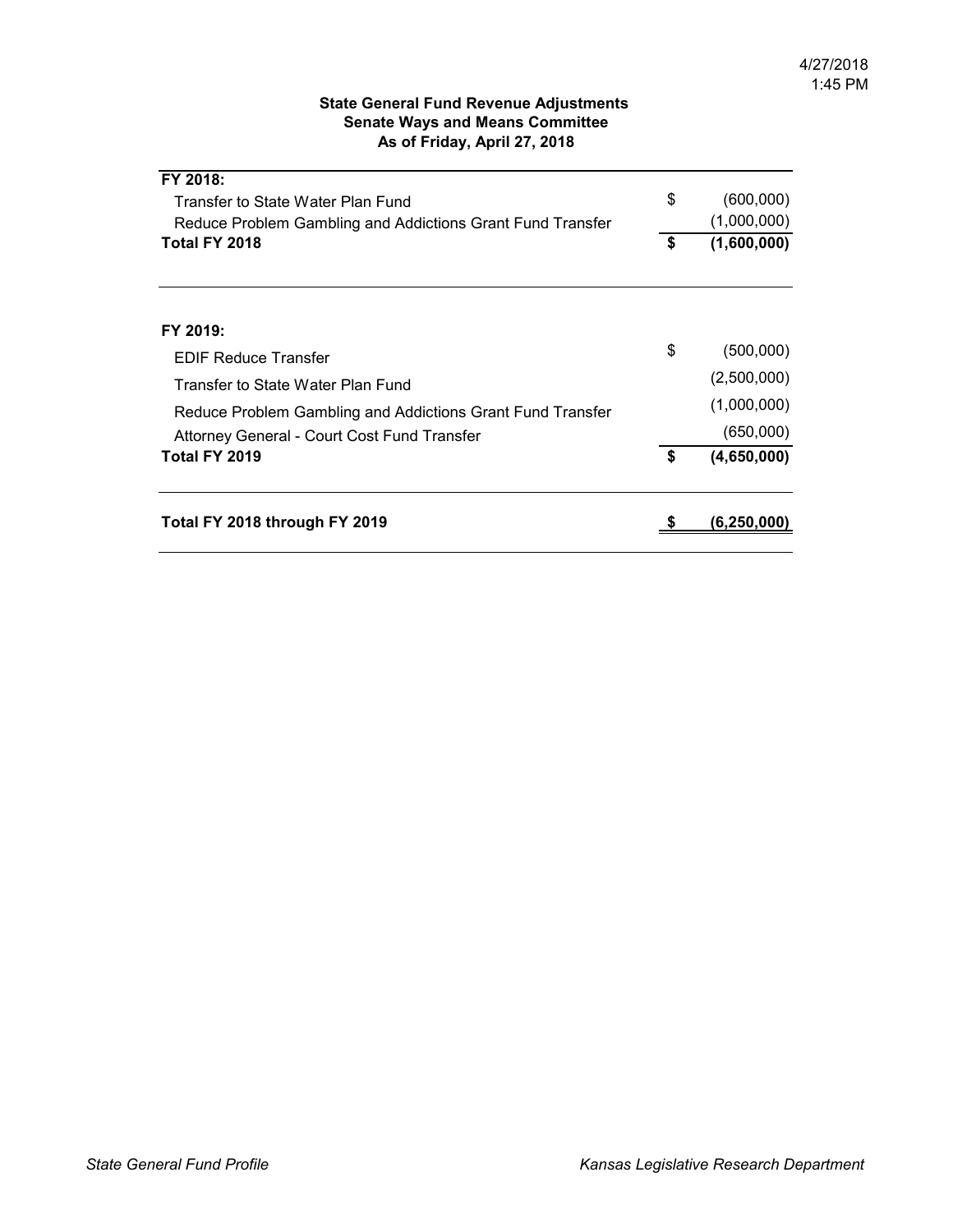#### **Senate Omnibus Appropriations Bill - Senate Sub. for Sub. for HB 2359 (Reflects Senate Omnibus Adjustments for FY 2018, FY 2019, FY 2020, FY 2021 and FY 2022)**

|    | Agency/Item                                                                                                                                                                                                                                                                                                                                                                                                                                                                                           |                        | <b>State General Fund</b> | All Other Funds  | All Funds        | <b>FTEs</b> |
|----|-------------------------------------------------------------------------------------------------------------------------------------------------------------------------------------------------------------------------------------------------------------------------------------------------------------------------------------------------------------------------------------------------------------------------------------------------------------------------------------------------------|------------------------|---------------------------|------------------|------------------|-------------|
|    | <b>FY 2018</b>                                                                                                                                                                                                                                                                                                                                                                                                                                                                                        |                        |                           |                  |                  |             |
|    | Department of Revenue                                                                                                                                                                                                                                                                                                                                                                                                                                                                                 |                        |                           |                  |                  |             |
| 1. | Add \$2.0 million, all from the Motor Vehicle Operating Fund, and add language to<br>transfer \$2.0 million from the State Highway Fund to the Motor Vehicle Operating<br>Fund in FY 2018, for expenditures related to the implementation of and production<br>costs for digital license plate conversion and distribution beginning in August 2018.                                                                                                                                                  |                        | $\boldsymbol{0}$          | 2,000,000        | 2,000,000        | 0.0         |
|    |                                                                                                                                                                                                                                                                                                                                                                                                                                                                                                       | <b>Agency Subtotal</b> | 80                        | \$2,000,000      | \$2,000,000      | 0.0         |
|    | Dept. of Health and Environment - Health                                                                                                                                                                                                                                                                                                                                                                                                                                                              |                        |                           |                  |                  |             |
| 1. | Add \$12,560, all from federal funds, for enacted HB 2639 which requires law<br>enforcement to assist the Secretary of Health and Environment in taking and<br>processing fingerprints for child care facilities in FY 2018.                                                                                                                                                                                                                                                                          |                        | $\boldsymbol{0}$          | 12,560           | 12,560           | 0.0         |
| 2. | Add \$9,400, including \$6,900 from the State General Fund, for enacted S. Sub. for<br>HB 2600, which contains provisions creating the Palliative Care and Quality of Life<br>Advisory Council and the State Palliative Care Consumer and Professional<br>Information and Education Program within KDHE in FY 2018.                                                                                                                                                                                   |                        | 6,900                     | 2,500            | 9,400            | 0.0         |
| 3. | Adopt GBA No. 1, Item 2, to add \$25,000, all from federal funds, for the Campus<br>Sexual Assault Prevention Grant in FY 2018.                                                                                                                                                                                                                                                                                                                                                                       |                        | $\mathbf{0}$              | $\boldsymbol{0}$ | $\boldsymbol{0}$ | 0.0         |
|    |                                                                                                                                                                                                                                                                                                                                                                                                                                                                                                       | <b>Agency Subtotal</b> | \$6,900                   | \$15,060         | \$21,960         | 0.0         |
|    | Dept. of Health and Environment - Environment                                                                                                                                                                                                                                                                                                                                                                                                                                                         |                        |                           |                  |                  |             |
| 1. | Add EPA Multi-purpose Grant Fund as a no limit fund in FY 2018 (Technical<br>amendment).                                                                                                                                                                                                                                                                                                                                                                                                              |                        | $\boldsymbol{0}$          | $\boldsymbol{0}$ | $\boldsymbol{0}$ | 0.0         |
|    |                                                                                                                                                                                                                                                                                                                                                                                                                                                                                                       | <b>Agency Subtotal</b> | 80                        | \$0\$            | \$0\$            | 0.0         |
|    | Department of Health and Environment - Health Care Finance                                                                                                                                                                                                                                                                                                                                                                                                                                            |                        |                           |                  |                  |             |
| 1. | Adopt GBA No. 1, Item 1, to add \$9.4 million, including \$22.8 million from the<br>State General Fund, to fund the spring human services consensus caseload estimate<br>in FY 2018.                                                                                                                                                                                                                                                                                                                  |                        | $\boldsymbol{0}$          | $\boldsymbol{0}$ | $\boldsymbol{0}$ | 0.0         |
| 2. | Add language to lapse Medicaid appropriations if KanCare prohibitions are violated<br>in FY 2018.                                                                                                                                                                                                                                                                                                                                                                                                     |                        | $\boldsymbol{0}$          | $\boldsymbol{0}$ | $\boldsymbol{0}$ | 0.0         |
|    |                                                                                                                                                                                                                                                                                                                                                                                                                                                                                                       | <b>Agency Subtotal</b> | \$0\$                     | \$0              | \$0              | 0.0         |
|    | Kansas Department for Aging and Disability Services                                                                                                                                                                                                                                                                                                                                                                                                                                                   |                        |                           |                  |                  |             |
|    | 1. Add \$1.0 million, all from the Problem Gambling and Addictions Grant Fund, for                                                                                                                                                                                                                                                                                                                                                                                                                    |                        | $\boldsymbol{0}$          | 1.000.000        | 1,000,000        | 0.0         |
|    | additional substance abuse treatment services in FY 2018.                                                                                                                                                                                                                                                                                                                                                                                                                                             |                        |                           |                  |                  |             |
| 2. | Adopt GBA No. 1, Item 1, to add \$14.2 million, including \$11.8 million from the<br>State General Fund, to fund the spring human services consensus caseload estimate<br>in FY 2018.                                                                                                                                                                                                                                                                                                                 |                        | $\boldsymbol{0}$          | $\mathbf{0}$     | $\boldsymbol{0}$ | 0.0         |
| 3. | Add language to require the agency to implement a change to the Medicaid Home<br>and Community Based Services Traumatic Brain Injury (TBI) waiver to allow<br>coverage for individuals with a documented brain injury acquired from a cause not<br>already covered under the waiver, eliminate the requirement that individuals on the<br>waiver must be at least 16 years old, and allow expenditures within existing<br>resources to provide coverage for new individuals on the waiver in FY 2018. |                        | $\mathbf{0}$              | $\boldsymbol{0}$ | $\boldsymbol{0}$ | 0.0         |
|    |                                                                                                                                                                                                                                                                                                                                                                                                                                                                                                       | <b>Agency Subtotal</b> | $\$0$                     | \$1,000,000      | \$1,000,000      | 0.0         |
|    | Department for Children and Families                                                                                                                                                                                                                                                                                                                                                                                                                                                                  |                        |                           |                  |                  |             |
| 1. | Adopt GBA No. 1, Item 1, to add \$7.5 million, including \$5.9 million from the State<br>General Fund, to fund the spring human services consensus caseload estimate in FY<br>2018.                                                                                                                                                                                                                                                                                                                   |                        | $\boldsymbol{0}$          | $\boldsymbol{0}$ | $\boldsymbol{0}$ | 0.0         |
|    |                                                                                                                                                                                                                                                                                                                                                                                                                                                                                                       | <b>Agency Subtotal</b> | \$0                       | 80               | \$0              | 0.0         |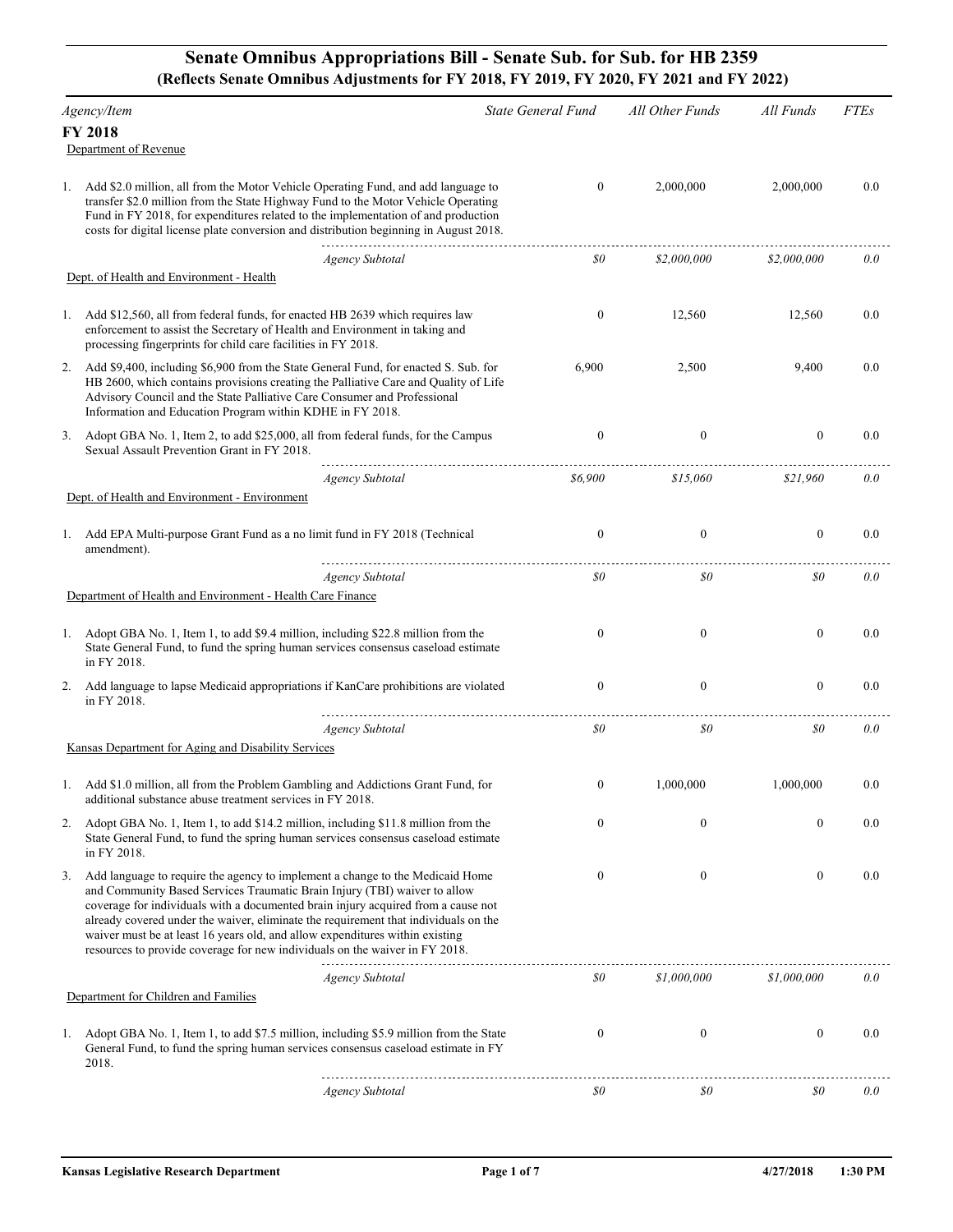|    | Agency/Item<br>Department of Education                                                                                                                                                                                                                                                                                                   | <b>State General Fund</b> | All Other Funds  | All Funds           | <i>FTEs</i> |
|----|------------------------------------------------------------------------------------------------------------------------------------------------------------------------------------------------------------------------------------------------------------------------------------------------------------------------------------------|---------------------------|------------------|---------------------|-------------|
|    | 1. Delete \$6.3 million, including \$5.5 million from the State General Fund, to adopt the<br>spring 2018 education consensus estimate in FY 2018.                                                                                                                                                                                       | (5,462,111)               | (845, 889)       | (6,308,000)         | 0.0         |
|    | <b>Agency Subtotal</b><br><b>Adjutant General</b>                                                                                                                                                                                                                                                                                        | (S5, 462, 111)            | (S845, 889)      | $($ \$6,308,000 $)$ | 0.0         |
|    | 1. Add \$9.0 million, including \$3.5 million from the State General Fund, for disaster<br>relief in FY 2018.                                                                                                                                                                                                                            | 3,481,206<br>.            | 5,482,417        | 8,963,623           | 0.0         |
|    | <b>Agency Subtotal</b><br>Department of Agriculture                                                                                                                                                                                                                                                                                      | \$3,481,206               | \$5,482,417      | \$8,963,623         | 0.0         |
|    | 1. Add language to appropriate the Alternative Crop Research Act Licensing Fee Fund<br>created by SB 263, pertaining to industrial hemp bill, in FY 2018.                                                                                                                                                                                | $\overline{0}$            | $\boldsymbol{0}$ | $\mathbf{0}$        | 0.0         |
|    | Agency Subtotal                                                                                                                                                                                                                                                                                                                          | 80                        | 80               | 80                  | 0.0         |
|    | <b>TOTAL</b>                                                                                                                                                                                                                                                                                                                             | (S1,974,005)              | \$7,651,588      | \$5,677,583         | 0.0         |
|    | FY 2019<br>Board of Nursing                                                                                                                                                                                                                                                                                                              |                           |                  |                     |             |
|    | 1. Add \$347,000, all from special revenue funds, and 1.0 FTE position, to implement<br>HB 2496, the Nurse Licensure Compact for FY 2019.                                                                                                                                                                                                | $\bf{0}$                  | 347,000          | 347,000             | 1.0         |
|    | <b>Agency Subtotal</b>                                                                                                                                                                                                                                                                                                                   | $\mathfrak{g}_0$          | \$347,000        | \$347,000           | 1.0         |
|    | <b>Board of Pharmacy</b>                                                                                                                                                                                                                                                                                                                 |                           |                  |                     |             |
| 1. | Add \$60,000, all from the State General Fund, to add veterinarians to K-TRACS,<br>and add language adding veterinarians under the Prescription Monitoring Program<br>Act for FY 2019.                                                                                                                                                   | 60,000                    | $\mathbf{0}$     | 60,000              | $0.0\,$     |
| 2. | Add \$12,500, all from special revenue funds, to fund Administrative Clinical Alerts<br>for FY 2019.                                                                                                                                                                                                                                     | $\bf{0}$                  | 12,500           | 12,500              | 0.0         |
|    | <b>Agency Subtotal</b><br><b>Attorney General</b>                                                                                                                                                                                                                                                                                        | \$60,000                  | \$12,500         | \$72.500            | 0.0         |
|    | 1. Add language to appropriate the State Medicare Fraud Forfeiture Fund for FY 2019.                                                                                                                                                                                                                                                     | $\bf{0}$                  | $\boldsymbol{0}$ | $\boldsymbol{0}$    | 0.0         |
|    | <b>Agency Subtotal</b><br><b>Insurance Department</b>                                                                                                                                                                                                                                                                                    | $\mathfrak{g}_0$          | $\$0$            | 80                  | 0.0         |
| 1. | Add \$35,000, all from the Insurance Department Service Regulation Fund, for<br>implementation of SB 410, the Captive Insurance Act. Add language to appropriate<br>the Captive Insurance Regulatory and Supervision Fund as a no limit fund, for<br>receipt, remittance, and deposit of fees for administration of the Act for FY 2019. | $\boldsymbol{0}$          | 35,000           | 35,000              | 0.0         |
|    | <b>Agency Subtotal</b><br>Kansas Human Rights Commission                                                                                                                                                                                                                                                                                 | \$0                       | \$35,000         | \$35,000            | 0.0         |
| 1. | Adopt GBA No. 1, Item 10, to add \$35,800, all from the Database Conversion Fund,<br>for database conversion, and add language to appropriate the Database Conversion<br>Fund for FY 2019.                                                                                                                                               | $\boldsymbol{0}$          | $\boldsymbol{0}$ | $\mathbf{0}$        | 0.0         |
|    | Agency Subtotal<br>Department of Administration                                                                                                                                                                                                                                                                                          | $\mathfrak{g}_0$          | $\mathfrak{g}_0$ | 80                  | 0.0         |
| ı. | Add language to appropriate the Dwight D. Eisenhower Statue Fund for FY 2019.                                                                                                                                                                                                                                                            | $\bf{0}$                  | $\boldsymbol{0}$ | $\mathbf{0}$        | $0.0\,$     |
|    | <b>Agency Subtotal</b>                                                                                                                                                                                                                                                                                                                   | \$0                       | \$0              | \$0                 | 0.0         |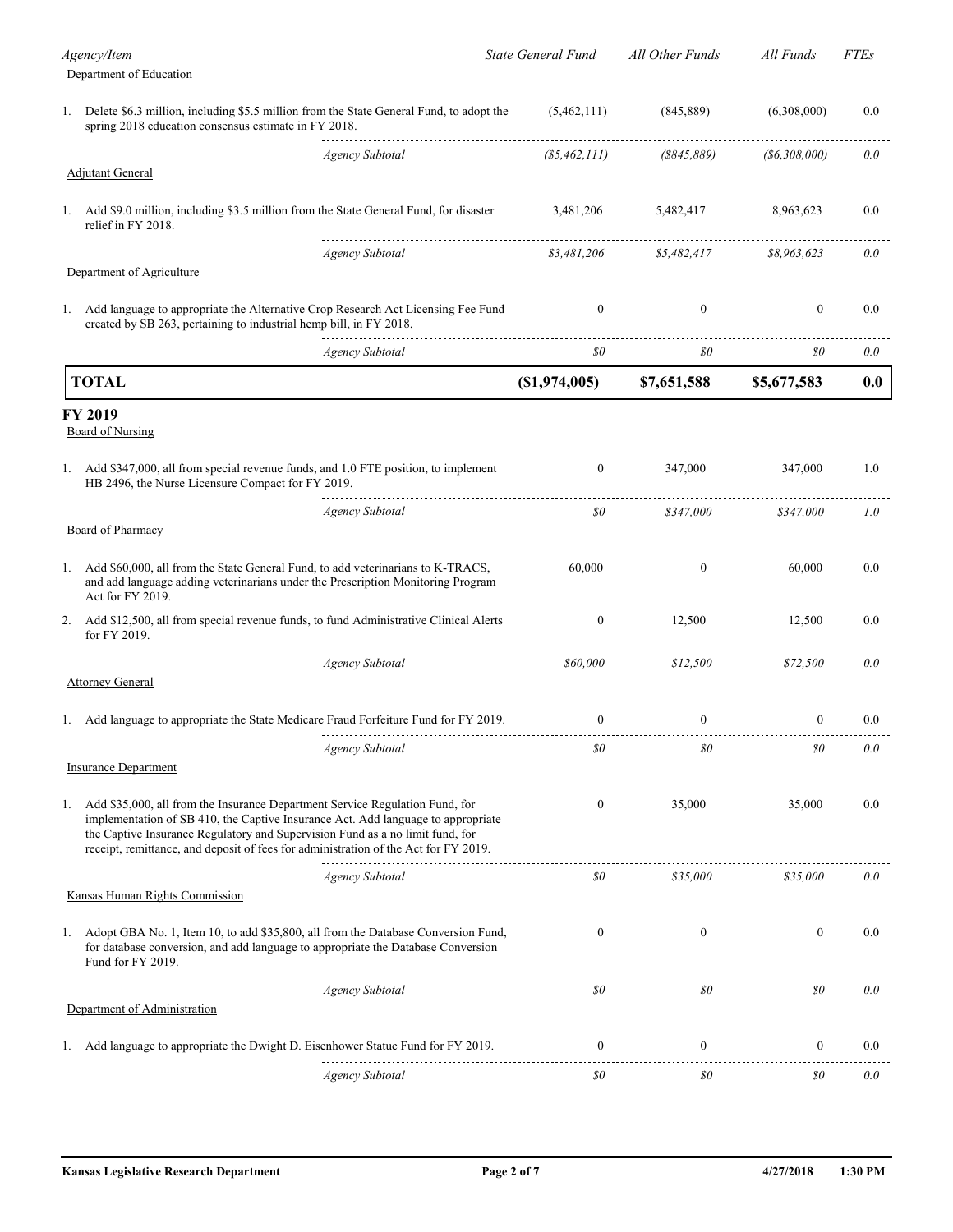|    | Agency/Item                                                                                                                                                                                                                                                                                                                                                                                                        | <b>State General Fund</b> |                  | All Other Funds  | All Funds         | <i>FTEs</i> |
|----|--------------------------------------------------------------------------------------------------------------------------------------------------------------------------------------------------------------------------------------------------------------------------------------------------------------------------------------------------------------------------------------------------------------------|---------------------------|------------------|------------------|-------------------|-------------|
|    | Department of Revenue                                                                                                                                                                                                                                                                                                                                                                                              |                           |                  |                  |                   |             |
| 1. | Add \$2.0 million, all from the Motor Vehicle Operating Fund, and add language to<br>transfer \$2.0 million from the State Highway Fund to the Motor Vehicle Operating<br>Fund for FY 2019, for expenditures related to the implementation of and production<br>costs for digital license plate conversion and distribution beginning in August 2018.                                                              |                           | $\mathbf{0}$     | 2,000,000        | 2,000,000         | 0.0         |
| 2. | Add language to appropriate the ABC Modernization Fund as a no limit fund, which<br>was created by the passage of HB 2362, which creates a \$20 alcoholic beverage<br>control (ABC) modernization fee to be charged on both initial and renewal liquor<br>license applications for FY 2019.                                                                                                                        |                           | $\mathbf{0}$     | $\mathbf{0}$     | $\theta$          | 0.0         |
| 3. | Add language to appropriate the Native American Veterans' Income Tax Fund as a<br>no limit fund, created by the passage of Sub. for HB 2147, which establishes a<br>process for certain Native American military veterans to apply for a refund of state<br>personal income taxes improperly withheld from such veteran's federal military<br>income in the amount of income taxes paid plus interest for FY 2019. |                           | $\theta$         | $\overline{0}$   | $\theta$          | 0.0         |
|    | <b>Agency Subtotal</b>                                                                                                                                                                                                                                                                                                                                                                                             |                           | 80               | \$2,000,000      | \$2,000,000       | 0.0         |
|    | Department of Labor                                                                                                                                                                                                                                                                                                                                                                                                |                           |                  |                  |                   |             |
| 1. | Do not adopt GBA No. 1, Item 7, and delete \$463,728, including \$287,511 from the<br>State General Fund, for OITS Modernization costs for FY 2019.                                                                                                                                                                                                                                                                |                           | (287,511)        | (176, 217)       | (463, 728)        | 0.0         |
|    | <b>Agency Subtotal</b>                                                                                                                                                                                                                                                                                                                                                                                             |                           | ( \$287, 511)    | (S176, 217)      | (8463, 728)       | 0.0         |
|    | Dept. of Health and Environment - Health                                                                                                                                                                                                                                                                                                                                                                           |                           |                  |                  |                   |             |
| 1. | Add \$35,360, all from federal funds, and appropriate the Child Care Criminal<br>Background and Fingerprinting Fund as a no limit fund for enacted HB 2639, which<br>requires law enforcement to assist the Secretary of Health and Environment in taking<br>and processing fingerprints for child care facilities for FY 2019.                                                                                    |                           | $\Omega$         | 35,360           | 35,360            | $0.0\,$     |
| 2. | Add \$115,000, including \$85,000 from the State General Fund, for enacted S. Sub.<br>for HB 2600, which contains provisions creating the Palliative Care and Quality of<br>Life Advisory Council and the State Palliative Care Consumer and Professional<br>Information and Education Program within KDHE, for FY 2019.                                                                                           |                           | 85,000           | 30,000           | 115,000           | $0.0\,$     |
| 3. | Adopt GBA No. 1, Item 3, to add \$823,748, including \$179,532 from the State<br>General Fund, for health facilities surveys contractors for FY 2019.                                                                                                                                                                                                                                                              |                           | $\Omega$         | $\mathbf{0}$     | $\theta$          | 0.0         |
|    | 4. Do not adopt GBA No. 1, Item 7, and delete \$387,675, including \$198,636 from the<br>State General Fund, for OITS Modernization costs for FY 2019.                                                                                                                                                                                                                                                             |                           | (198, 636)       | (189.039)        | (387,675)         | 0.0         |
|    | <b>Agency Subtotal</b>                                                                                                                                                                                                                                                                                                                                                                                             |                           | (S113, 636)      | (\$123,679)      | $($ \$237,315 $)$ | 0.0         |
|    | Dept. of Health and Environment - Environment                                                                                                                                                                                                                                                                                                                                                                      |                           |                  |                  |                   |             |
| 1. | Adopt GBA No. 1, Item 8 to add \$235,000, all from the State General Fund, and 2.0<br>FTE positions for the livestock management program for FY 2019.                                                                                                                                                                                                                                                              |                           | $\mathbf{0}$     | $\mathbf{0}$     | $\mathbf{0}$      | 0.0         |
| 2. | Do not adopt GBA No 1, Item 7, and delete \$52,760, all from special revenue funds,<br>for OITS Modernization costs for FY 2019.                                                                                                                                                                                                                                                                                   |                           | $\boldsymbol{0}$ | (52,760)         | (52,760)          | 0.0         |
| 3. | Add EPA Multi-purpose Grant Fund as a no limit fund for FY 2019 (Technical<br>amendment).                                                                                                                                                                                                                                                                                                                          |                           | $\mathbf{0}$     | $\boldsymbol{0}$ | $\boldsymbol{0}$  | 0.0         |
|    | <b>Agency Subtotal</b>                                                                                                                                                                                                                                                                                                                                                                                             |                           | $\mathfrak{g}_0$ | (S52,760)        | (S52,760)         | 0.0         |
|    | Department of Health and Environment - Health Care Finance                                                                                                                                                                                                                                                                                                                                                         |                           |                  |                  |                   |             |
| 1. | Add \$350,000, all from the State General Fund, for Medicaid tobacco cessation<br>policy changes for FY 2019.                                                                                                                                                                                                                                                                                                      |                           | 350,000          | $\boldsymbol{0}$ | 350,000           | 0.0         |
| 2. | Adopt GBA No. 1, Item 1, to add \$14.7 million, including \$35.1 million from the<br>State General Fund, to fund the spring human services consensus caseload estimate<br>for FY 2019.                                                                                                                                                                                                                             |                           | $\overline{0}$   | $\mathbf{0}$     | $\mathbf{0}$      | $0.0\,$     |
| 3. | Add language to lapse Medicaid appropriations if KanCare prohibitions are violated<br>for FY 2019.                                                                                                                                                                                                                                                                                                                 |                           | $\Omega$         | $\boldsymbol{0}$ | $\mathbf{0}$      | 0.0         |
|    | <b>Agency Subtotal</b>                                                                                                                                                                                                                                                                                                                                                                                             |                           | \$350,000        | \$0              | \$350,000         | 0.0         |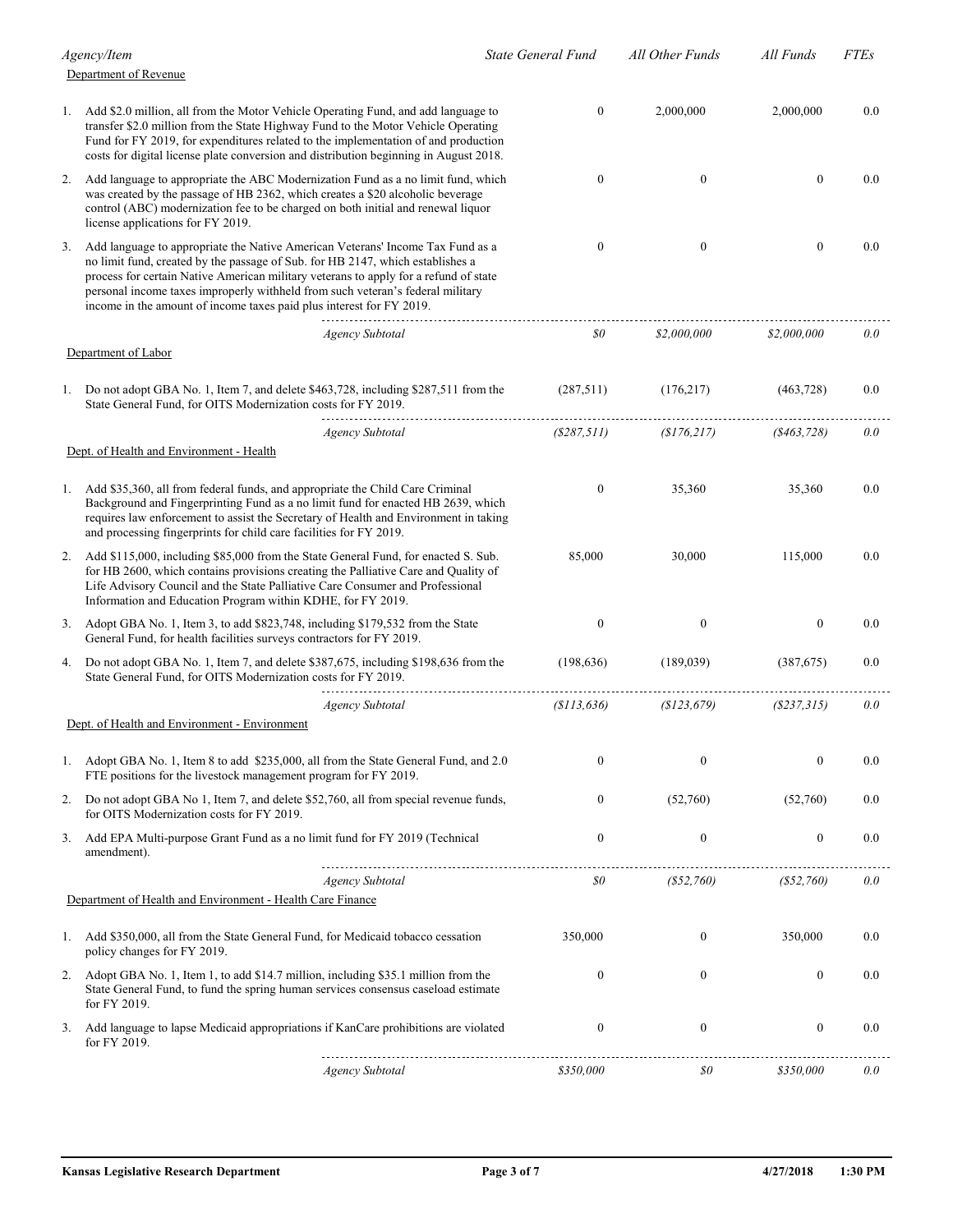|    | Agency/Item                                                                                                                                                                                                                                                                                                                                                                                                                                                                                                                                                                                                                                                                                                                                                                                                                                                                                                                                                                                                                                                                                                                                                                                                                  |                        | <b>State General Fund</b> | All Other Funds  | All Funds           | <b>FTEs</b> |
|----|------------------------------------------------------------------------------------------------------------------------------------------------------------------------------------------------------------------------------------------------------------------------------------------------------------------------------------------------------------------------------------------------------------------------------------------------------------------------------------------------------------------------------------------------------------------------------------------------------------------------------------------------------------------------------------------------------------------------------------------------------------------------------------------------------------------------------------------------------------------------------------------------------------------------------------------------------------------------------------------------------------------------------------------------------------------------------------------------------------------------------------------------------------------------------------------------------------------------------|------------------------|---------------------------|------------------|---------------------|-------------|
|    | Kansas Department for Aging and Disability Services                                                                                                                                                                                                                                                                                                                                                                                                                                                                                                                                                                                                                                                                                                                                                                                                                                                                                                                                                                                                                                                                                                                                                                          |                        |                           |                  |                     |             |
|    | 1. Add \$1.0 million, all from the Problem Gambling and Addictions Grant Fund, for<br>additional substance abuse treatment services for FY 2019.                                                                                                                                                                                                                                                                                                                                                                                                                                                                                                                                                                                                                                                                                                                                                                                                                                                                                                                                                                                                                                                                             |                        | $\boldsymbol{0}$          | 1,000,000        | 1,000,000           | 0.0         |
| 2. | Add language to appropriate the Health Occupations Credentialing (HOC) Fee Fund<br>as a no limit special revenue fund for FY 2019, and delete \$673,756 from the HOC<br>State General Fund account and add \$673,756 from the HOC Fee Fund, to<br>implement HB 2501 to establish the health occupations credentialing fee fund for<br>FY 2019.                                                                                                                                                                                                                                                                                                                                                                                                                                                                                                                                                                                                                                                                                                                                                                                                                                                                               |                        | (673,756)                 | 673,756          | $\mathbf{0}$        | 0.0         |
| 3. | Add \$50,000, including \$10,000 from the State General Fund, and 1.0 FTE position<br>to implement HB 2232 for electronic monitoring in adult care homes for FY 2019.                                                                                                                                                                                                                                                                                                                                                                                                                                                                                                                                                                                                                                                                                                                                                                                                                                                                                                                                                                                                                                                        |                        | 10,000                    | 40,000           | 50,000              | 1.0         |
| 4. | Adopt GBA No. 1, Item 1, to add \$46.0 million, including \$21.4 million from the<br>State General Fund, to fund the spring human services consensus caseload estimate<br>for FY 2019.                                                                                                                                                                                                                                                                                                                                                                                                                                                                                                                                                                                                                                                                                                                                                                                                                                                                                                                                                                                                                                       |                        | $\boldsymbol{0}$          | $\boldsymbol{0}$ | $\boldsymbol{0}$    | 0.0         |
| 5. | Do not adopt GBA No. 1, Item 7, and delete \$61,594, including \$29,072 from the<br>State General Fund, for OITS Modernization costs for FY 2019.                                                                                                                                                                                                                                                                                                                                                                                                                                                                                                                                                                                                                                                                                                                                                                                                                                                                                                                                                                                                                                                                            |                        | (29,072)                  | (32, 522)        | (61, 594)           | 0.0         |
| 6. | Add language to continue the mental health task force authorized by 2017 Senate<br>Sub. for HB 2002 to meet during the 2018 legislative interim to study the Kansas<br>mental health delivery system including prioritization of, or the creation of, a<br>strategic plan addressing the recommendations of the report filed on January 8,<br>2018; ascertaining the total number of psychiatric beds needed to most effectively<br>deliver mental health services in Kansas, and the location where services are best<br>provided, working in conjunction with the entity that facilitated the task force's<br>activities in FY 2018; and any other matters relating to the mental health services as<br>such task force deems appropriate. Two new members will be added to the task<br>force, one individual appointed by the Kansas Association for the Medically<br>Underserved (KAMU) and one individual appointed by the Kansas Hospital<br>Association (KHA). The task force has authority to make expenditures within<br>existing resources totaling no more than \$50,000 to operate the task force and is to<br>submit a written report of its findings to the 2019 Legislature on or before January<br>14, 2019. |                        | $\boldsymbol{0}$          | $\boldsymbol{0}$ | $\boldsymbol{0}$    | 0.0         |
| 7. | Add language to require the agency to implement a change to the Medicaid Home<br>and Community Based Services Traumatic Brain Injury (TBI) waiver to allow<br>coverage for individuals with a documented brain injury acquired from a cause not<br>already covered under the waiver, eliminate the requirement that individuals on the<br>waiver must be at least 16 years old, and allow expenditures within existing<br>resources to provide coverage for new individuals on the waiver for FY 2019.                                                                                                                                                                                                                                                                                                                                                                                                                                                                                                                                                                                                                                                                                                                       |                        | $\mathbf{0}$              | $\boldsymbol{0}$ | $\mathbf{0}$        | 0.0         |
|    | Department for Children and Families                                                                                                                                                                                                                                                                                                                                                                                                                                                                                                                                                                                                                                                                                                                                                                                                                                                                                                                                                                                                                                                                                                                                                                                         | <b>Agency Subtotal</b> | $($ \$692,828 $)$         | \$1,681,234      | \$988,406           | 1.0         |
| 1. | Adopt GBA No. 1, Item 1, to add \$16.2 million, including \$12.2 million from the<br>State General Fund, to fund the spring human services consensus caseload estimate<br>for FY 2019.                                                                                                                                                                                                                                                                                                                                                                                                                                                                                                                                                                                                                                                                                                                                                                                                                                                                                                                                                                                                                                       |                        | $\boldsymbol{0}$          | $\boldsymbol{0}$ | $\boldsymbol{0}$    | 0.0         |
| 2. | Do not adopt GBA No. 1. Item 5, and delete \$1.6 million, including \$1.5 million<br>from the State General Fund, to provide salary increases for the child protection<br>professionals for FY 2019.                                                                                                                                                                                                                                                                                                                                                                                                                                                                                                                                                                                                                                                                                                                                                                                                                                                                                                                                                                                                                         |                        | (1, 536, 743)             | (54, 912)        | (1,591,655)         | 0.0         |
| 3. | Do not adopt GBA No. 1, Item 7, and delete \$1.1 million, including \$610,376 from<br>the State General Fund, for OITS Modernization costs for FY 2019.                                                                                                                                                                                                                                                                                                                                                                                                                                                                                                                                                                                                                                                                                                                                                                                                                                                                                                                                                                                                                                                                      |                        | (610, 376)                | (487, 807)       | (1,098,183)         | 0.0         |
|    |                                                                                                                                                                                                                                                                                                                                                                                                                                                                                                                                                                                                                                                                                                                                                                                                                                                                                                                                                                                                                                                                                                                                                                                                                              | <b>Agency Subtotal</b> | (S2, 147, 119)            | (S542, 719)      | $($ \$2,689,838 $)$ | 0.0         |
|    | <b>Board of Regents</b>                                                                                                                                                                                                                                                                                                                                                                                                                                                                                                                                                                                                                                                                                                                                                                                                                                                                                                                                                                                                                                                                                                                                                                                                      |                        |                           |                  |                     |             |
|    | 1. Add \$4.8 million, all from the State General Fund, to partially restore the 4.0 percent<br>reduction to the budget for FY 2019.                                                                                                                                                                                                                                                                                                                                                                                                                                                                                                                                                                                                                                                                                                                                                                                                                                                                                                                                                                                                                                                                                          |                        | 4,842,353                 | $\boldsymbol{0}$ | 4,842,353           | 0.0         |
|    |                                                                                                                                                                                                                                                                                                                                                                                                                                                                                                                                                                                                                                                                                                                                                                                                                                                                                                                                                                                                                                                                                                                                                                                                                              | <b>Agency Subtotal</b> | \$4,842,353               | 80               | \$4,842,353         | 0.0         |
|    | <b>Kansas State University</b>                                                                                                                                                                                                                                                                                                                                                                                                                                                                                                                                                                                                                                                                                                                                                                                                                                                                                                                                                                                                                                                                                                                                                                                               |                        |                           |                  |                     |             |
| 1. | Add \$2.3 million, all from the State General Fund, to partially restore the 4.0 percent<br>reduction to the budget for FY 2019.                                                                                                                                                                                                                                                                                                                                                                                                                                                                                                                                                                                                                                                                                                                                                                                                                                                                                                                                                                                                                                                                                             |                        | 2,305,172                 | 0                | 2,305,172           | $0.0\,$     |
|    |                                                                                                                                                                                                                                                                                                                                                                                                                                                                                                                                                                                                                                                                                                                                                                                                                                                                                                                                                                                                                                                                                                                                                                                                                              | <b>Agency Subtotal</b> | \$2,305,172               | \$0              | \$2,305,172         | 0.0         |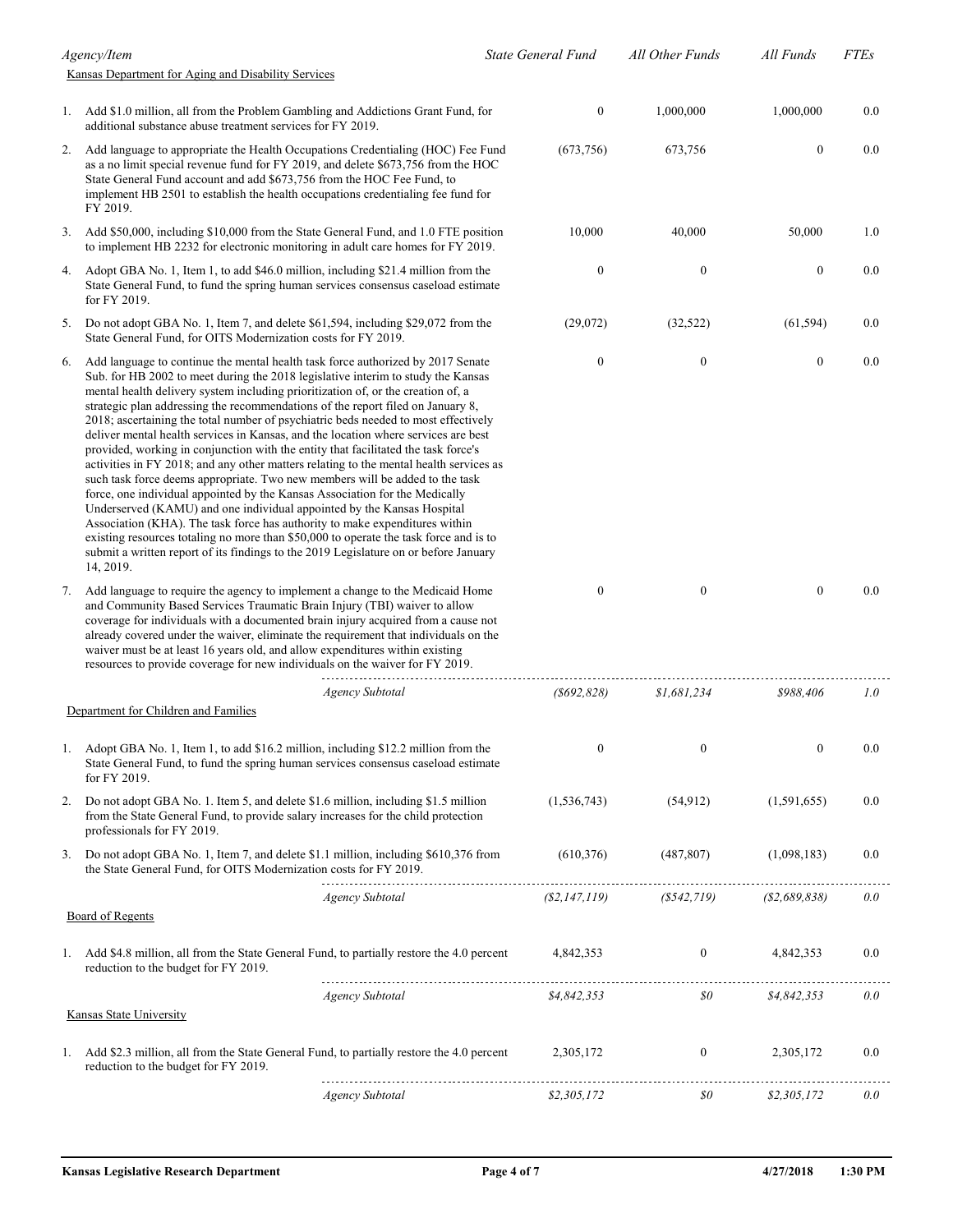|    | Agency/Item                                                                                                                                                                                                                                                                                         |                        | State General Fund | All Other Funds                             | All Funds   | <i>FTEs</i> |
|----|-----------------------------------------------------------------------------------------------------------------------------------------------------------------------------------------------------------------------------------------------------------------------------------------------------|------------------------|--------------------|---------------------------------------------|-------------|-------------|
|    | KSU - Extension Systems and Agricultural Research Program                                                                                                                                                                                                                                           |                        |                    |                                             |             |             |
| 1. | Add \$1.0 million, all from the State General Fund, to partially restore the 4.0 percent<br>reduction for FY 2019.                                                                                                                                                                                  |                        | 1,011,007          | $\boldsymbol{0}$                            | 1,011,007   | 0.0         |
|    |                                                                                                                                                                                                                                                                                                     | <b>Agency Subtotal</b> | \$1,011,007        | 80                                          | \$1,011,007 | 0.0         |
|    | <b>KSU</b> - Veterinary Medical Center                                                                                                                                                                                                                                                              |                        |                    |                                             |             |             |
|    | 1. Add \$339,673, all from the State General Fund, to partially restore the 4.0 percent<br>reduction to the budget for FY 2019.                                                                                                                                                                     |                        | 339,673            | $\boldsymbol{0}$                            | 339,673     | 0.0         |
|    |                                                                                                                                                                                                                                                                                                     | <b>Agency Subtotal</b> | \$339,673          | $\mathfrak{so}$                             | \$339,673   | 0.0         |
|    | University of Kansas                                                                                                                                                                                                                                                                                |                        |                    |                                             |             |             |
|    | 1. Add \$3.1 million, all from the State General Fund, to partially restore the 4.0 percent<br>reduction to the budget for FY 2019.                                                                                                                                                                 |                        | 3,066,527          | $\boldsymbol{0}$                            | 3,066,527   | 0.0         |
|    |                                                                                                                                                                                                                                                                                                     | <b>Agency Subtotal</b> | \$3,066,527        | $\mathfrak{so}$                             | \$3,066,527 | 0.0         |
|    | University of Kansas Medical Center                                                                                                                                                                                                                                                                 |                        |                    |                                             |             |             |
|    | 1. Add \$2.5 million, all from the State General Fund, to partially restore the 4.0<br>reduction to the budget for FY 2019.                                                                                                                                                                         |                        | 2,524,348          | $\mathbf{0}$                                | 2,524,348   | 0.0         |
|    |                                                                                                                                                                                                                                                                                                     | <b>Agency Subtotal</b> | \$2,524,348        | 80                                          | \$2,524,348 | 0.0         |
|    | Fort Hays State University                                                                                                                                                                                                                                                                          |                        |                    |                                             |             |             |
|    | 1. Add \$762,350, all from the State General Fund, to partially restore the 4.0 percent<br>reduction to the budget for FY 2019.                                                                                                                                                                     |                        | 762,350            | $\boldsymbol{0}$                            | 762,350     | 0.0         |
|    |                                                                                                                                                                                                                                                                                                     | <b>Agency Subtotal</b> | \$762,350          | $\mathfrak{so}$                             | \$762,350   | 0.0         |
|    | <b>Emporia State University</b>                                                                                                                                                                                                                                                                     |                        |                    |                                             |             |             |
|    | 1. Add \$641,403, all from the State General Fund, to partially restore the 4.0 percent<br>reduction to the budget for FY 2019.                                                                                                                                                                     |                        | 641,403            | $\boldsymbol{0}$                            | 641,403     | 0.0         |
|    |                                                                                                                                                                                                                                                                                                     | <b>Agency Subtotal</b> | \$641,403          | $\mathfrak{so}$                             | \$641,403   | 0.0         |
|    | <b>Pittsburg State University</b>                                                                                                                                                                                                                                                                   |                        |                    |                                             |             |             |
|    | 1. Add \$765,612, all from the State General Fund, to partially restore the 4.0 percent<br>reduction to the budget for FY 2019.                                                                                                                                                                     |                        | 765,612            | $\boldsymbol{0}$                            | 765.612     | 0.0         |
|    |                                                                                                                                                                                                                                                                                                     | Agency Subtotal        | \$765,612          | \$0                                         | \$765,612   | 0.0         |
|    | Wichita State University                                                                                                                                                                                                                                                                            |                        |                    |                                             |             |             |
|    | 1. Add \$1.7 million, all from the State General Fund, to partially restore the 4.0 percent<br>reduction to the budget for FY 2019.                                                                                                                                                                 |                        | 1,677,694          | $\boldsymbol{0}$<br>_______________________ | 1,677,694   | 0.0         |
|    |                                                                                                                                                                                                                                                                                                     | Agency Subtotal        | \$1.677.694        | $\mathfrak{so}$                             | \$1,677,694 | 0.0         |
|    | Department of Education                                                                                                                                                                                                                                                                             |                        |                    |                                             |             |             |
| 1. | Add \$4.2 million, all from the Children's Initiatives Fund, to provide additional<br>funding to the Pre-K Pilot program for FY 2019.                                                                                                                                                               |                        | 0                  | 4,200,000                                   | 4,200,000   | 0.0         |
| 2. | Add \$300,000, all from the State General Fund, to provide funding for school<br>technology infrastructure for FY 2019.                                                                                                                                                                             |                        | 300,000            | $\boldsymbol{0}$                            | 300,000     | 0.0         |
| 3. | Add \$1.0 million, all from the Children's Initiatives Fund, to provide additional<br>funding for Parents as Teachers for FY 2019.                                                                                                                                                                  |                        | $\boldsymbol{0}$   | 1,000,000                                   | 1,000,000   | 0.0         |
| 4. | Add \$7.0 million, including \$8.4 million from the State General Fund, to adopt the<br>Spring 2018 education consensus estimate for FY 2019.                                                                                                                                                       |                        | 8,397,804          | (1,398,073)                                 | 6,999,731   | 0.0         |
| 5. | Add \$520,000, all from the State General Fund, to provide funding for a contract<br>with Teach for America to recruit, train, and develop teachers to be employed by<br>school district that the Department of Education determines are operating below<br>defined academic standards for FY 2019. |                        | 520,000            | $\boldsymbol{0}$                            | 520,000     | 0.0         |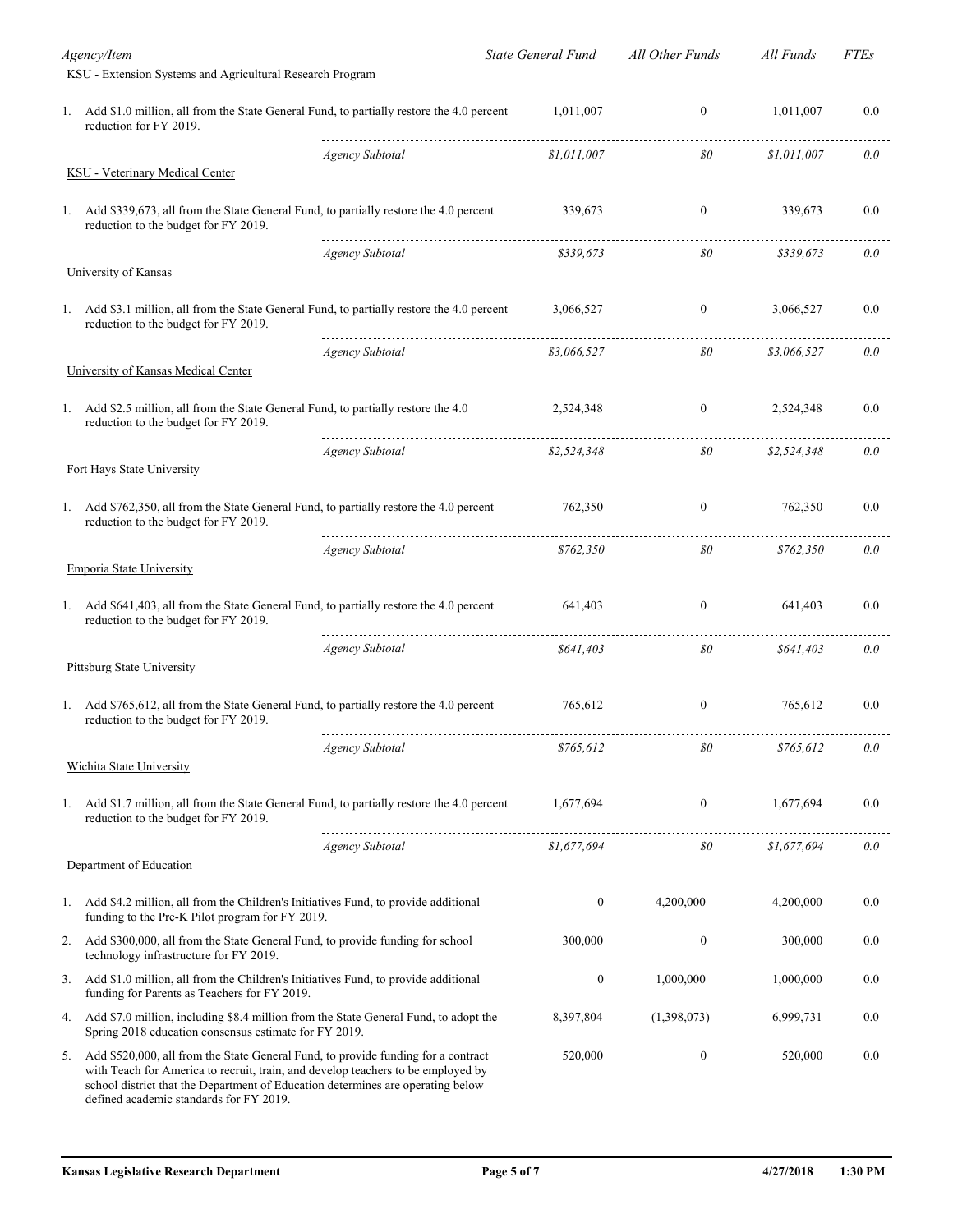|      | <b>TOTAL</b>                                                                                                                                                                                       |                        | \$26,150,214              | \$15,663,575      | \$41,813,789     | 3.0         |
|------|----------------------------------------------------------------------------------------------------------------------------------------------------------------------------------------------------|------------------------|---------------------------|-------------------|------------------|-------------|
|      |                                                                                                                                                                                                    | Agency Subtotal        | \$0                       | $($ \$686,624 $)$ | (8686, 624)      | 0.0         |
| 1.   | Do not adopt GBA No. 1, Item 7, and delete \$686,624 all from special revenue<br>funds, for OITS Modernization costs for FY 2019.                                                                  |                        | $\bf{0}$                  | (686, 624)        | (686, 624)       | $0.0\,$     |
|      | Kansas Department of Transportation                                                                                                                                                                | Agency Subtotal        | 80                        | (844, 657)        | (S44, 657)       | 0.0         |
|      | 1. Do not adopt GBA No. 1, Item 7, and delete \$44,657, all from special revenue funds,<br>for OITS modernization for FY 2019.                                                                     |                        | $\boldsymbol{0}$          | (44, 657)         | (44,657)         | $0.0\,$     |
|      | Department of Wildlife, Parks and Tourism                                                                                                                                                          | <b>Agency Subtotal</b> | \$177,429                 | 80                | \$177,429        | 0.0         |
|      | created by SB 263, pertaining to industrial hemp bill, for FY 2019.                                                                                                                                |                        |                           |                   |                  |             |
| 3.   | Add language to appropriate the Alternative Crop Research Act Licensing Fee Fund                                                                                                                   |                        | $\mathbf{0}$              | $\boldsymbol{0}$  | $\boldsymbol{0}$ | 0.0         |
| 2.   | Adopt GBA No. 1, Item 9 to add \$250,000, all from the State General Fund, for an<br>animal traceability pilot study for FY 2019.                                                                  |                        | $\mathbf{0}$              | $\overline{0}$    | $\boldsymbol{0}$ | 0.0         |
|      | 1. Add \$177,429, all from the State General Fund, to fund 3.0 FTE positions for<br>environmental scientists for FY 2019.                                                                          |                        | 177,429                   | $\overline{0}$    | 177,429          | 0.0         |
|      | Department of Agriculture                                                                                                                                                                          | <b>Agency Subtotal</b> | \$345,188                 | 80                | \$345,188        | 1.0         |
| 1.   | Add \$345,188, all from the State General Fund, to create and maintain the Kansas<br>Standard Asset Seizure and Forfeiture Repository for FY 2019.                                                 |                        | 345,188                   | 0                 | 345,188          | 1.0         |
|      | Kansas Bureau of Investigation                                                                                                                                                                     |                        |                           |                   |                  |             |
|      |                                                                                                                                                                                                    | Agency Subtotal        | 80                        | (\$124,766)       | (\$124,766)      | 0.0         |
| 2.   | Add language to appropriate the State Forfeiture Fund for FY 2019.                                                                                                                                 |                        | $\mathbf{0}$              | $\overline{0}$    | $\boldsymbol{0}$ | 0.0         |
|      | Do not adopt GBA No. 1, Item 7, and delete \$124,766, all from special revenue<br>funds, for OITS Modernization costs for FY 2019.                                                                 |                        | $\mathbf{0}$              | (124,766)         | (124,766)        | 0.0         |
|      | <b>Highway Patrol</b>                                                                                                                                                                              |                        |                           |                   |                  |             |
|      |                                                                                                                                                                                                    | <b>Agency Subtotal</b> | \$1,446,318               | \$9,537,336       | \$10,983,654     | 0.0         |
| 2.   | relief for FY 2019.<br>Add language to appropriate the State Forfeiture Fund for FY 2019.                                                                                                          |                        | $\theta$                  | $\theta$          | 0                | 0.0         |
|      | 1. Add \$11.0 million, including \$1.4 million from the State General Fund, for disaster                                                                                                           |                        | 1,446,318                 | 9,537,336         | 10,983,654       | $0.0\,$     |
|      | <b>Adjutant General</b>                                                                                                                                                                            | <b>Agency Subtotal</b> | (S141, 570)               | 80                | (\$141,570)      | 0.0         |
| 2.   | Add language to appropriate the State Forfeiture Fund for FY 2019.                                                                                                                                 |                        | $\mathbf{0}$              | $\overline{0}$    | $\boldsymbol{0}$ | 0.0         |
| 1. . | Do not adopt GBA No. 1, Item 7, and delete \$141,570, all from the State General<br>Fund, for OITS Modernization costs for FY 2019.                                                                |                        | (141,570)                 | $\mathbf{0}$      | (141, 570)       | 0.0         |
|      | Department of Corrections                                                                                                                                                                          |                        |                           |                   |                  |             |
|      |                                                                                                                                                                                                    | <b>Agency Subtotal</b> | \$9.217.804               | \$3,801,927       | \$13,019,731     | 0.0         |
|      | 6. Adopt in part GBA No. 1, Item 11 and add language to apply the \$82.0 million<br>payment towards the FY 2017 \$115.0 million suspended payment for KPERS<br>employer contributions for FY 2019. |                        | $\theta$                  | 0                 | $\theta$         | 0.0         |
|      | Agency/Item                                                                                                                                                                                        |                        | <b>State General Fund</b> | All Other Funds   | All Funds        | <b>FTEs</b> |

#### **FY 2020**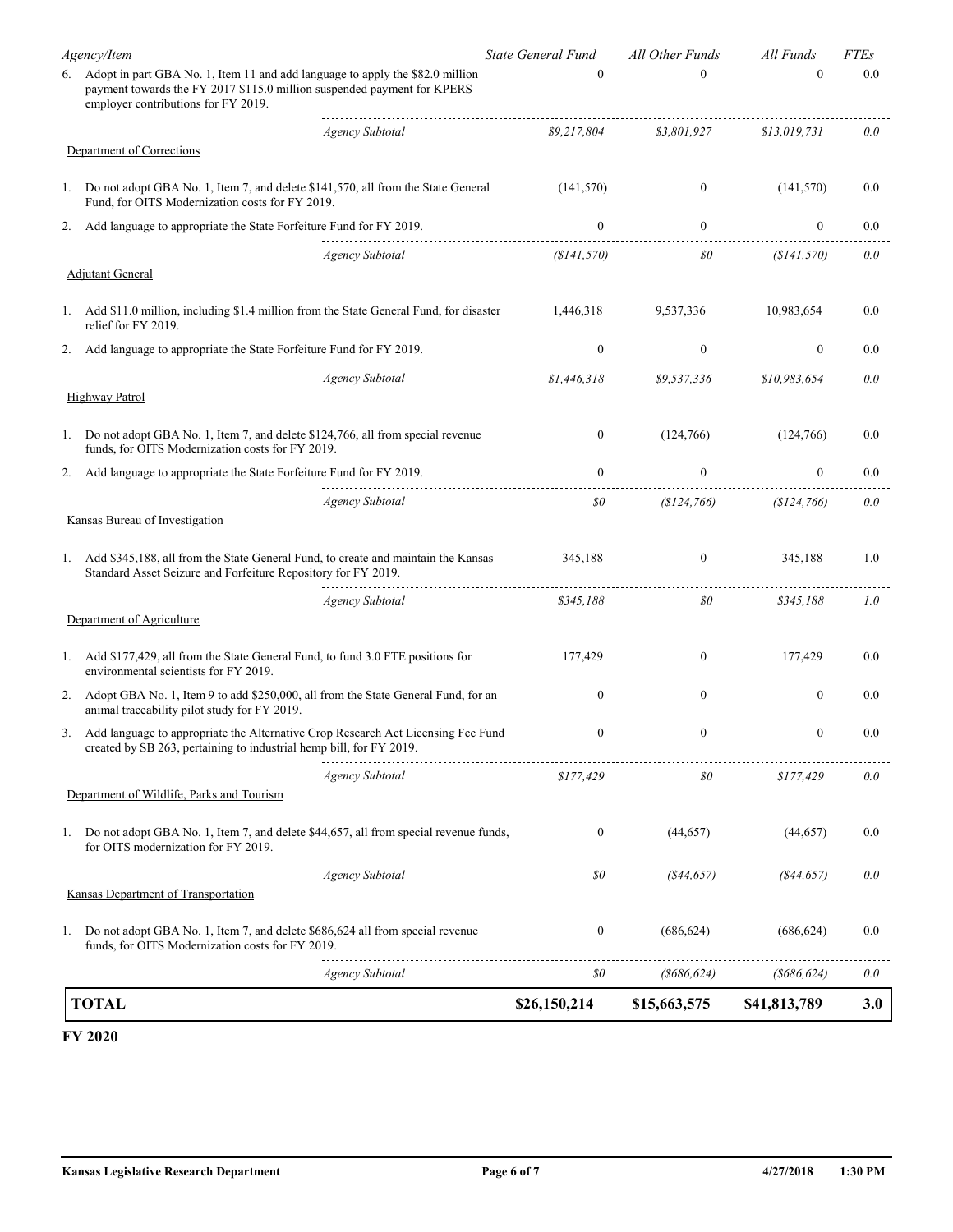| Agency/Item                                                                                                                                                                                                                                                                                                                                                                                                                                                                                            | State General Fund | All Other Funds | All Funds | <b>FTEs</b> |
|--------------------------------------------------------------------------------------------------------------------------------------------------------------------------------------------------------------------------------------------------------------------------------------------------------------------------------------------------------------------------------------------------------------------------------------------------------------------------------------------------------|--------------------|-----------------|-----------|-------------|
| Kansas Department for Aging and Disability Services                                                                                                                                                                                                                                                                                                                                                                                                                                                    |                    |                 |           |             |
| Add language to require the agency to implement a change to the Medicaid Home<br>and Community Based Services Traumatic Brain Injury (TBI) waiver to allow<br>coverage for individuals with a documented brain injury acquired from a cause not<br>already covered under the waiver, eliminate the requirement that individuals on the<br>waiver must be at least 16 years old, and allow expenditures within existing<br>resources to provide coverage for new individuals on the waiver for FY 2020. | O                  | $\theta$        | $\bf{0}$  | (0.0)       |
| Agency Subtotal                                                                                                                                                                                                                                                                                                                                                                                                                                                                                        | \$0                | \$0             | 80        | 0.0         |
| <b>TOTAL</b>                                                                                                                                                                                                                                                                                                                                                                                                                                                                                           | S0                 | \$0             | \$0       |             |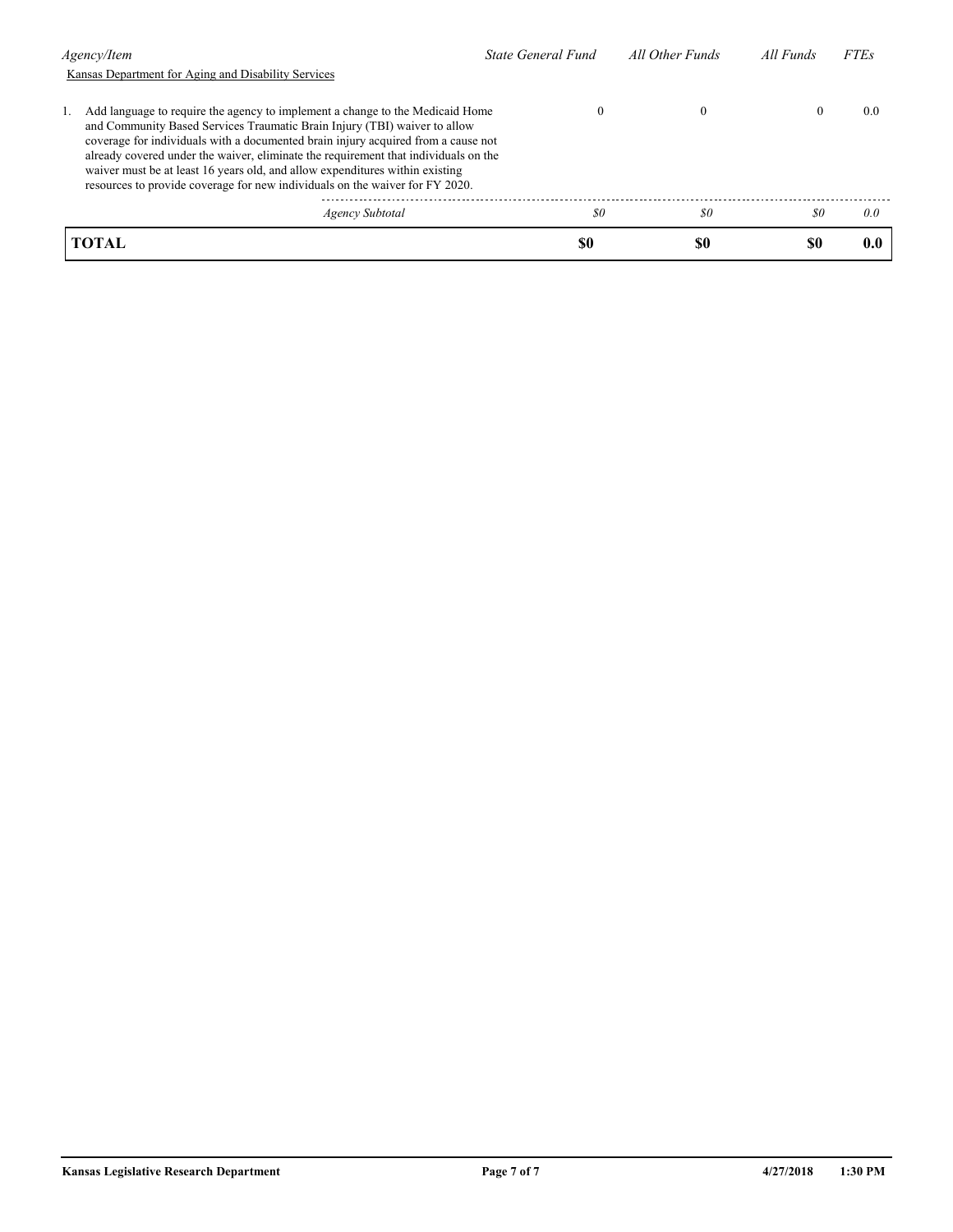|      | Senate Sub. for Sub for HB 2359<br><b>Senate Adjustments</b>                                                                                                                                                                                                                                                                                   |      | <b>House Bill</b><br><b>House Adjustments</b> |      | <b>Conference Bill</b><br><b>Conference Committee</b> |  |  |
|------|------------------------------------------------------------------------------------------------------------------------------------------------------------------------------------------------------------------------------------------------------------------------------------------------------------------------------------------------|------|-----------------------------------------------|------|-------------------------------------------------------|--|--|
| Sec. | -Board of Nursing<br>$\mathbf{2}$                                                                                                                                                                                                                                                                                                              | Sec. | -Board of Nursing                             | Sec. | <b>Board of Nursing</b><br>—                          |  |  |
|      | Add \$347,000, all from special revenue funds, and 1.0<br>FTE position, to implement HB 2496, the Nurse<br>Licensure Compact for FY 2019.                                                                                                                                                                                                      | 1.   |                                               | 1.   |                                                       |  |  |
| Sec. | -Board of Pharmacy<br>3                                                                                                                                                                                                                                                                                                                        | Sec. | -Board of Pharmacy                            | Sec. | <b>Board of Pharmacy</b>                              |  |  |
| 1.   | Add \$60,000, all from the State General Fund, to add<br>veterinarians to K-TRACS, and add language adding<br>veterinarians under the Prescription Monitoring Program<br>Act for FY 2019.                                                                                                                                                      | 1.   |                                               | 1.   |                                                       |  |  |
|      | 2. Add \$12,500, all from special revenue funds, to fund<br>Administrative Clinical Alerts for FY 2019.                                                                                                                                                                                                                                        | 2.   |                                               | 2.   |                                                       |  |  |
| Sec. | -Attorney General<br>4                                                                                                                                                                                                                                                                                                                         | Sec. | -Attorney General                             | Sec. | <b>Attorney General</b>                               |  |  |
|      | Add language to appropriate the State Medicare Fraud<br>Forfeiture Fund for FY 2019.                                                                                                                                                                                                                                                           | 1.   |                                               | 1.   |                                                       |  |  |
| Sec. | -Insurance Department<br>5                                                                                                                                                                                                                                                                                                                     | Sec. | -Insurance Department                         | Sec. | - Insurance Department                                |  |  |
| 1.   | Add \$35,000, all from the Insurance Department Service<br>Regulation Fund, for implementation of SB 410, the<br>Captive Insurance Act. Add language to appropriate the<br>Captive Insurance Regulatory and Supervision Fund as a<br>no limit fund, for receipt, remittance, and deposit of fees<br>for administration of the Act for FY 2019. | 1.   |                                               | 1.   |                                                       |  |  |
| Sec. | -Kansas Human Rights Commission<br>6.                                                                                                                                                                                                                                                                                                          | Sec. | -Kansas Human Rights Commission               | Sec. | <b>Kansas Human Rights Commission</b>                 |  |  |
| 1.   | Adopt GBA No. 1, Item 10, to add \$35,800, all from the<br>Database Conversion Fund, for database conversion, and<br>add language to appropriate the Database Conversion<br>Fund for FY 2019.                                                                                                                                                  | 1.   |                                               | 1.   |                                                       |  |  |
| Sec. | -Department of Administration                                                                                                                                                                                                                                                                                                                  | Sec. | -Department of Administration                 | Sec. | <b>Department of Administration</b>                   |  |  |
|      | Add language to appropriate the Dwight D. Eisenhower<br>Statue Fund for FY 2019.                                                                                                                                                                                                                                                               | 1.   |                                               | 1.   |                                                       |  |  |

# **Bill Explanation on Omnibus Appropriations Bill**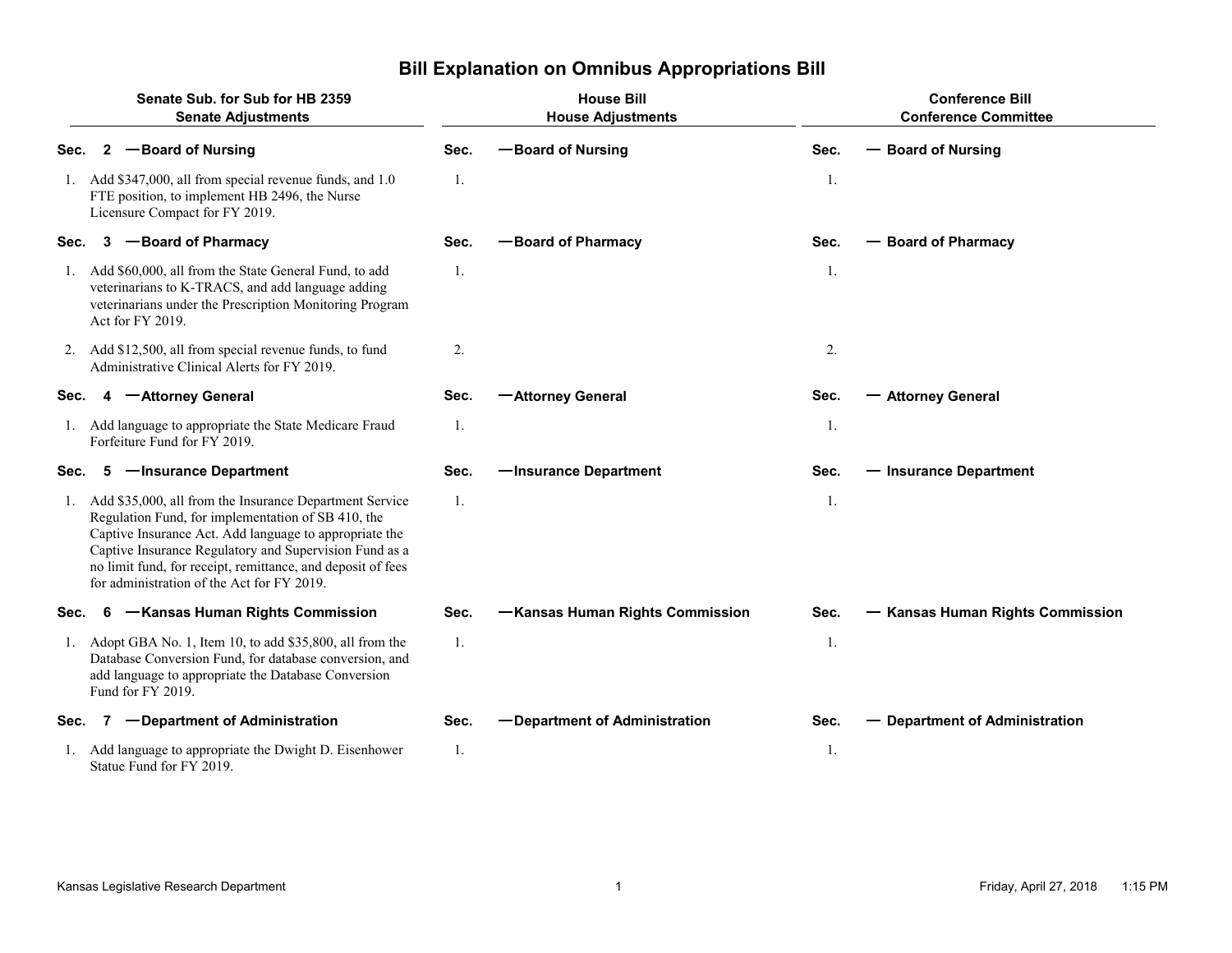|      | Senate Sub, for Sub for HB 2359<br><b>Senate Adjustments</b>                                                                                                                                                                                                                                                                                                                                                                   | <b>House Bill</b><br><b>House Adjustments</b> |                                           |      | <b>Conference Bill</b><br><b>Conference Committee</b> |
|------|--------------------------------------------------------------------------------------------------------------------------------------------------------------------------------------------------------------------------------------------------------------------------------------------------------------------------------------------------------------------------------------------------------------------------------|-----------------------------------------------|-------------------------------------------|------|-------------------------------------------------------|
| Sec. | -Department of Revenue<br>8                                                                                                                                                                                                                                                                                                                                                                                                    | Sec.                                          | -Department of Revenue                    | Sec. | <b>Department of Revenue</b>                          |
|      | 1. Add \$2.0 million, all from the Motor Vehicle Operating<br>Fund, and add language to transfer \$2.0 million from the<br>State Highway Fund to the Motor Vehicle Operating<br>Fund in FY 2018, for expenditures related to the<br>implementation of and production costs for digital<br>license plate conversion and distribution beginning in<br>August 2018.                                                               | 1.                                            |                                           | 1.   |                                                       |
| Sec. | -Department of Revenue<br>9                                                                                                                                                                                                                                                                                                                                                                                                    | Sec.                                          | -Department of Revenue                    | Sec. | <b>Department of Revenue</b>                          |
|      | 1. Add \$2.0 million, all from the Motor Vehicle Operating<br>Fund, and add language to transfer \$2.0 million from the<br>State Highway Fund to the Motor Vehicle Operating<br>Fund for FY 2019, for expenditures related to the<br>implementation of and production costs for digital<br>license plate conversion and distribution beginning in<br>August 2018.                                                              | 1.                                            |                                           | 1.   |                                                       |
| 2.   | Add language to appropriate the ABC Modernization<br>Fund as a no limit fund, which was created by the<br>passage of HB 2362, which creates a \$20 alcoholic<br>beverage control (ABC) modernization fee to be charged<br>on both initial and renewal liquor license applications<br>for FY 2019.                                                                                                                              | 2.                                            |                                           | 2.   |                                                       |
|      | 3. Add language to appropriate the Native American<br>Veterans' Income Tax Fund as a no limit fund, created<br>by the passage of Sub. for HB 2147, which establishes a<br>process for certain Native American military veterans to<br>apply for a refund of state personal income taxes<br>improperly withheld from such veteran's federal military<br>income in the amount of income taxes paid plus interest<br>for FY 2019. | 3.                                            |                                           | 3.   |                                                       |
| Sec. | 10 -Dept. of Health and Environment - Health                                                                                                                                                                                                                                                                                                                                                                                   | Sec.                                          | -Dept. of Health and Environment - Health | Sec. | Dept. of Health and Environment - Health              |
|      | 1. Add \$12,560, all from federal funds, for enacted HB<br>2639 which requires law enforcement to assist the<br>Secretary of Health and Environment in taking and<br>processing fingerprints for child care facilities in FY<br>2018.                                                                                                                                                                                          | 1.                                            |                                           | 1.   |                                                       |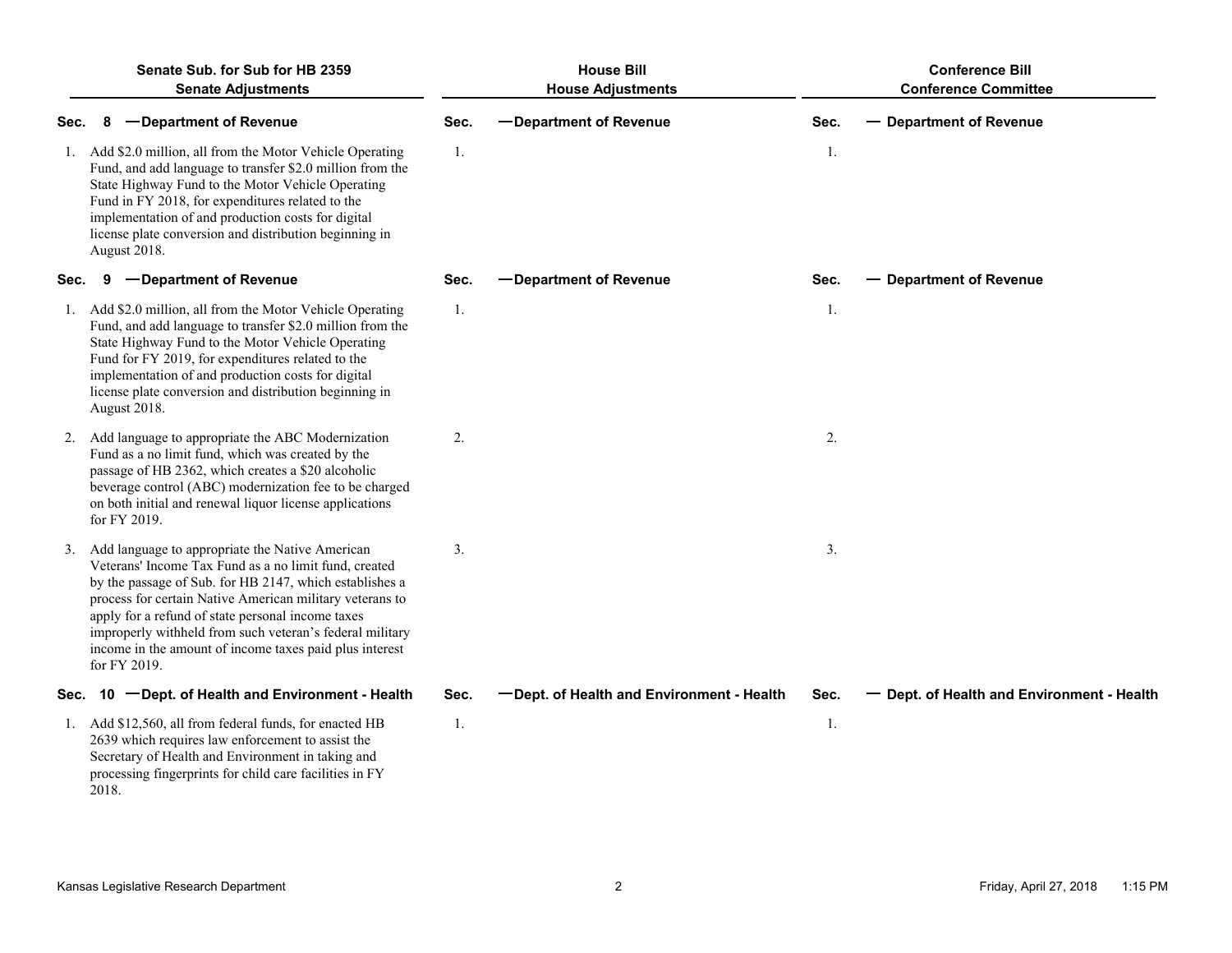| Senate Sub, for Sub for HB 2359<br><b>Senate Adjustments</b>                                                                                                                                                                                                                                                                             |      | <b>House Bill</b><br><b>House Adjustments</b>                          |      | <b>Conference Bill</b><br><b>Conference Committee</b>                  |
|------------------------------------------------------------------------------------------------------------------------------------------------------------------------------------------------------------------------------------------------------------------------------------------------------------------------------------------|------|------------------------------------------------------------------------|------|------------------------------------------------------------------------|
| 2. Add \$9,400, including \$6,900 from the State General<br>Fund, for enacted S. Sub. for HB 2600, which contains<br>provisions creating the Palliative Care and Quality of<br>Life Advisory Council and the State Palliative Care<br>Consumer and Professional Information and Education<br>Program within KDHE in FY 2018.             | 2.   |                                                                        | 2.   |                                                                        |
| 3. Adopt GBA No. 1, Item 2, to add \$25,000, all from<br>federal funds, for the Campus Sexual Assault Prevention<br>Grant in FY 2018.                                                                                                                                                                                                    | 3.   |                                                                        | 3.   |                                                                        |
| Sec. 11 - Dept. of Health and Environment - Health                                                                                                                                                                                                                                                                                       | Sec. | -Dept. of Health and Environment - Health                              | Sec. | - Dept. of Health and Environment - Health                             |
| 1. Add \$35,360, all from federal funds, and appropriate the<br>Child Care Criminal Background and Fingerprinting<br>Fund as a no limit fund for enacted HB 2639, which<br>requires law enforcement to assist the Secretary of<br>Health and Environment in taking and processing<br>fingerprints for child care facilities for FY 2019. | 1.   |                                                                        | 1.   |                                                                        |
| 2. Add \$115,000, including \$85,000 from the State<br>General Fund, for enacted S. Sub. for HB 2600, which<br>contains provisions creating the Palliative Care and<br>Quality of Life Advisory Council and the State Palliative<br>Care Consumer and Professional Information and<br>Education Program within KDHE for FY 2019.         | 2.   |                                                                        | 2.   |                                                                        |
| 3. Adopt GBA No. 1, Item 3, to add \$823,748, including<br>\$179,532 from the State General Fund, for health<br>facilities surveys contractors for FY 2019.                                                                                                                                                                              | 3.   |                                                                        | 3.   |                                                                        |
| Sec. 12 - Department of Health and Environment -<br><b>Health Care Finance</b>                                                                                                                                                                                                                                                           | Sec. | - Department of Health and Environment -<br><b>Health Care Finance</b> | Sec. | Department of Health and Environment -<br><b>Health Care Finance</b>   |
| 1. Adopt GBA No. 1, Item 1, to add \$9.4 million,<br>including \$22.8 million from the State General Fund, to<br>fund the spring human services consensus caseload<br>estimate in FY 2018.                                                                                                                                               | 1.   |                                                                        | 1.   |                                                                        |
| Sec. 13 -Department of Health and Environment -<br><b>Health Care Finance</b>                                                                                                                                                                                                                                                            | Sec. | -Department of Health and Environment -<br><b>Health Care Finance</b>  | Sec. | - Department of Health and Environment -<br><b>Health Care Finance</b> |
| 1. Add \$350,000, all from the State General Fund, for<br>Medicaid tobacco cessation policy changes for FY 2019.                                                                                                                                                                                                                         | 1.   |                                                                        | 1.   |                                                                        |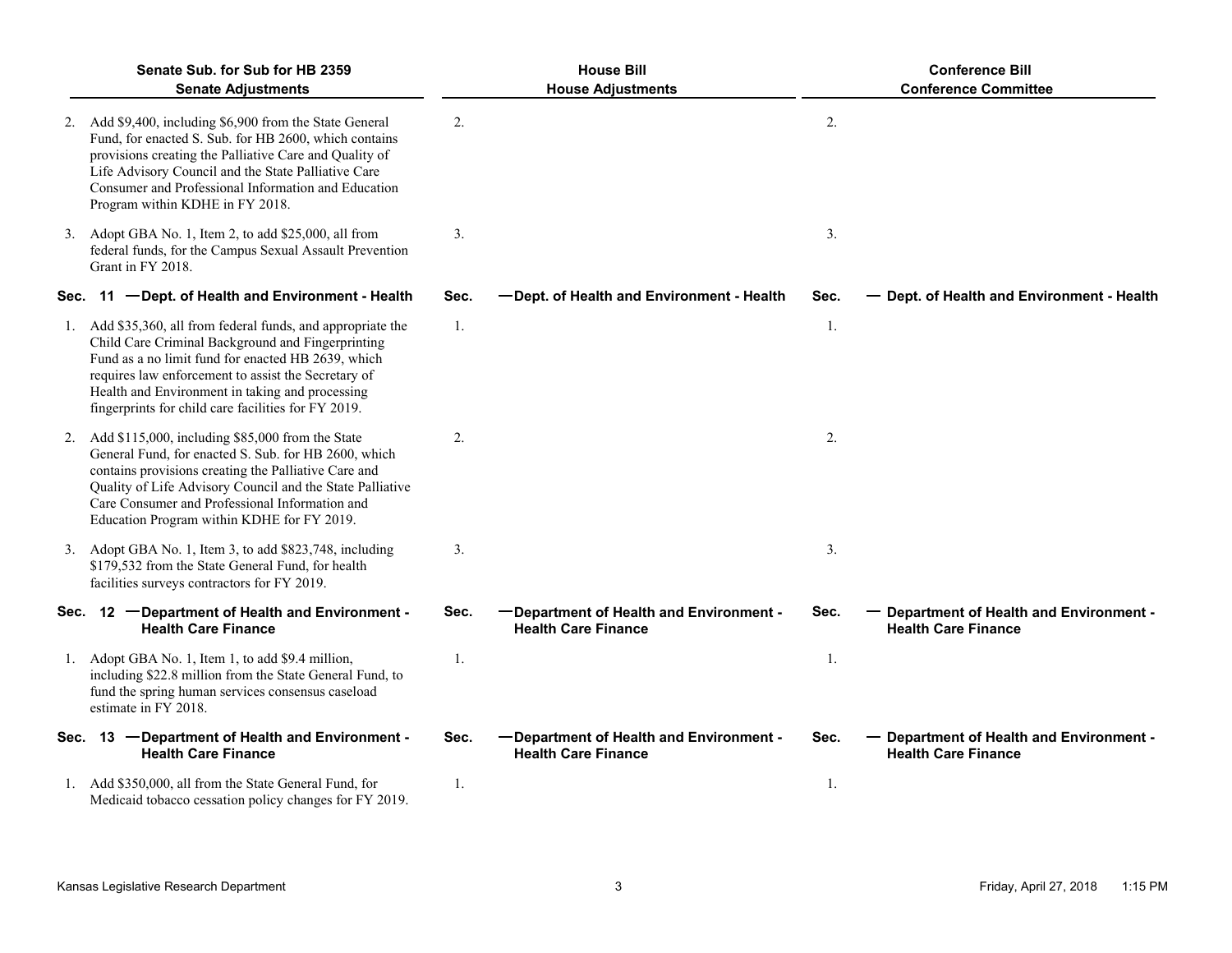| Senate Sub. for Sub for HB 2359<br><b>Senate Adjustments</b> |                                                                                                                                                                                                                                                                                                                                                         | <b>House Bill</b><br><b>House Adjustments</b> |                                                                |      | <b>Conference Bill</b><br><b>Conference Committee</b>                |
|--------------------------------------------------------------|---------------------------------------------------------------------------------------------------------------------------------------------------------------------------------------------------------------------------------------------------------------------------------------------------------------------------------------------------------|-----------------------------------------------|----------------------------------------------------------------|------|----------------------------------------------------------------------|
|                                                              | 2. Adopt GBA No. 1, Item 1, to add \$14.7 million,<br>including \$35.1 million from the State General Fund, to<br>fund the spring human services consensus caseload<br>estimate for FY 2019.                                                                                                                                                            | 2.                                            |                                                                | 2.   |                                                                      |
|                                                              | Sec. 14 - Dept. of Health and Environment -<br><b>Environment</b>                                                                                                                                                                                                                                                                                       | Sec.                                          | -Dept. of Health and Environment -<br><b>Environment</b>       | Sec. | Dept. of Health and Environment -<br><b>Environment</b>              |
|                                                              | 1. Add EPA Multi-purpose Grant Fund as a no limit fund<br>for FY 2018 (Technical amendment).                                                                                                                                                                                                                                                            | 1.                                            |                                                                | 1.   |                                                                      |
| Sec.                                                         | 15 -Dept. of Health and Environment -<br><b>Environment</b>                                                                                                                                                                                                                                                                                             | Sec.                                          | -Dept. of Health and Environment -<br><b>Environment</b>       | Sec. | Dept. of Health and Environment -<br><b>Environment</b>              |
|                                                              | 1. Adopt GBA No. 1, Item 8, to add \$235,000, all from the<br>State General Fund, and 2.0 FTE positions for the<br>livestock management program for FY 2019.                                                                                                                                                                                            | 1.                                            |                                                                | 1.   |                                                                      |
|                                                              | 2. Add EPA Multi-purpose Grant Fund as a no limit fund<br>in FY 2019 (Technical amendment).                                                                                                                                                                                                                                                             | 2.                                            |                                                                | 2.   |                                                                      |
|                                                              | Sec. 16 - Kansas Department for Aging and<br><b>Disability Services</b>                                                                                                                                                                                                                                                                                 | Sec.                                          | -Kansas Department for Aging and<br><b>Disability Services</b> | Sec. | <b>Kansas Department for Aging and</b><br><b>Disability Services</b> |
|                                                              | 1. Add \$1.0 million, all from the Problem Gambling and<br>Addictions Grant Fund, for additional substance abuse<br>treatment services in FY 2018.                                                                                                                                                                                                      | 1.                                            |                                                                | 1.   |                                                                      |
|                                                              | 2. Adopt GBA No. 1, Item 1, to add \$14.2 million,<br>including \$11.8 million from the State General Fund, to<br>fund the spring human services consensus caseload<br>estimate in FY 2018.                                                                                                                                                             | 2.                                            |                                                                | 2.   |                                                                      |
|                                                              | Sec. 17 - Kansas Department for Aging and<br><b>Disability Services</b>                                                                                                                                                                                                                                                                                 | Sec.                                          | -Kansas Department for Aging and<br><b>Disability Services</b> | Sec. | Kansas Department for Aging and<br><b>Disability Services</b>        |
|                                                              | Add \$1.0 million, all from the Problem Gambling and<br>Addictions Grant Fund, for additional substance abuse<br>treatment services for FY 2019.                                                                                                                                                                                                        | 1.                                            |                                                                | 1.   |                                                                      |
|                                                              | 2. Add language to appropriate the Health Occupations<br>Credentialing (HOC) Fee Fund as a no limit special<br>revenue fund for FY 2019, and delete \$673,756 from the<br>HOC State General Fund account and add \$673,756<br>from the HOC Fee Fund, to implement HB 2501 to<br>establish the health occupations credentialing fee fund<br>for FY 2019. | 2.                                            |                                                                | 2.   |                                                                      |
|                                                              | Kansas Legislative Research Department                                                                                                                                                                                                                                                                                                                  |                                               | 4                                                              |      | Friday, April 27, 2018<br>1:15 PM                                    |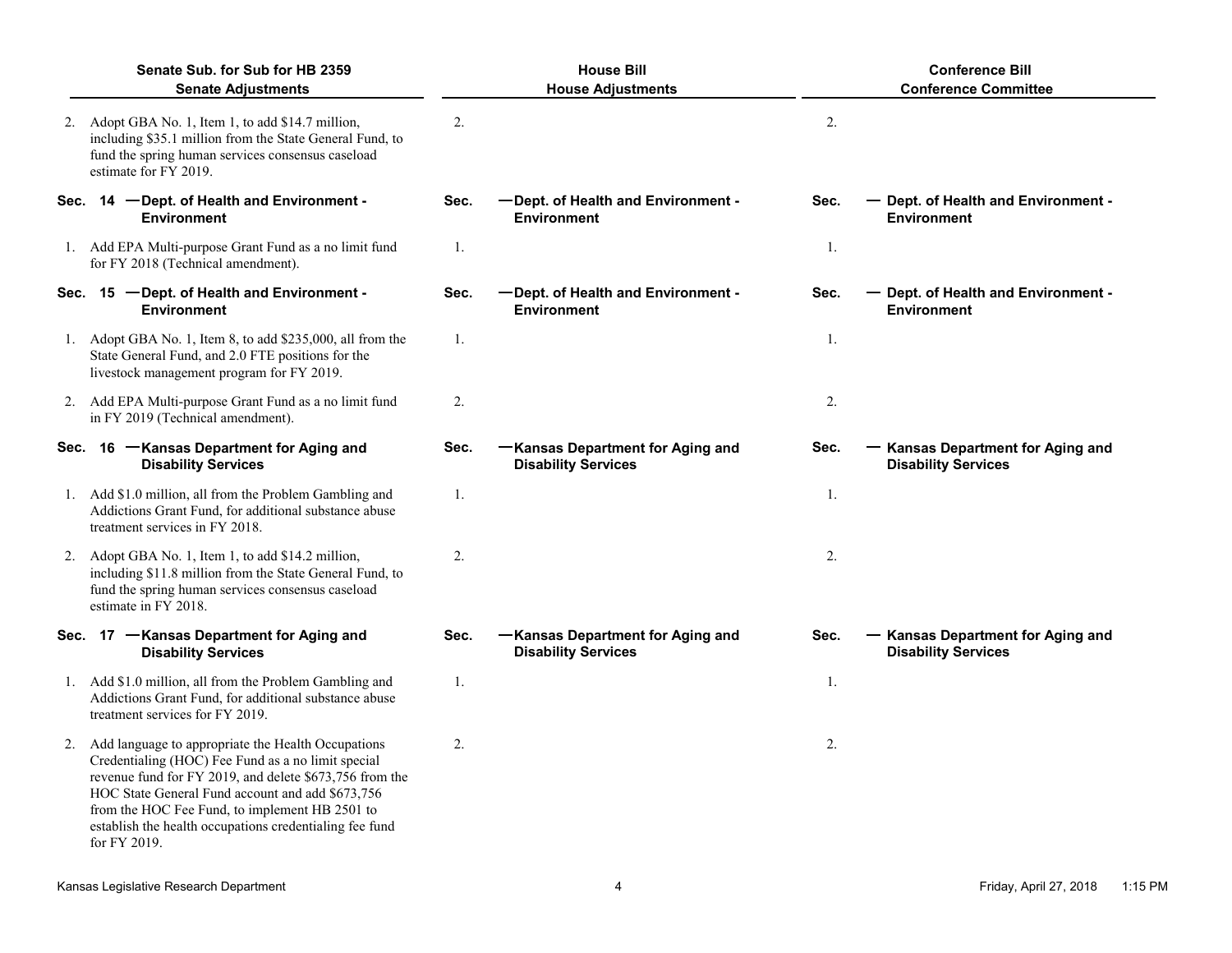|      | Senate Sub, for Sub for HB 2359<br><b>Senate Adjustments</b>                                                                                                                                                                                                                                                                                                                                                                                                                                                                                                                                                                                                                                                                                                                                                                                                                                                                                                                                                                                                                                                                                                                                                                           |      | <b>House Bill</b><br><b>House Adjustments</b> |      | <b>Conference Bill</b><br><b>Conference Committee</b> |
|------|----------------------------------------------------------------------------------------------------------------------------------------------------------------------------------------------------------------------------------------------------------------------------------------------------------------------------------------------------------------------------------------------------------------------------------------------------------------------------------------------------------------------------------------------------------------------------------------------------------------------------------------------------------------------------------------------------------------------------------------------------------------------------------------------------------------------------------------------------------------------------------------------------------------------------------------------------------------------------------------------------------------------------------------------------------------------------------------------------------------------------------------------------------------------------------------------------------------------------------------|------|-----------------------------------------------|------|-------------------------------------------------------|
|      | 3. Add \$50,000, including \$10,000 from the State General<br>Fund, and 1.0 FTE position to implement HB 2232 for<br>electronic monitoring in adult care homes for FY 2019.                                                                                                                                                                                                                                                                                                                                                                                                                                                                                                                                                                                                                                                                                                                                                                                                                                                                                                                                                                                                                                                            | 3.   |                                               | 3.   |                                                       |
|      | 4. Adopt GBA No. 1, Item 1, to add \$46.0 million,<br>including \$21.4 million from the State General Fund, to<br>fund the spring human services consensus caseload<br>estimate for FY 2019.                                                                                                                                                                                                                                                                                                                                                                                                                                                                                                                                                                                                                                                                                                                                                                                                                                                                                                                                                                                                                                           | 4.   |                                               | 4.   |                                                       |
| 5.   | Add language to continue the mental health task force<br>authorized by 2017 Senate Sub. for HB 2002 to meet<br>during the 2018 legislative interim to study the Kansas<br>mental health delivery system including prioritization of,<br>or the creation of, a strategic plan addressing the<br>recommendations of the report filed on January 8, 2018;<br>ascertaining the total number of psychiatric beds needed<br>to most effectively deliver mental health services in<br>Kansas, and the location where services are best<br>provided, working in conjunction with the entity that<br>facilitated the task force's activities in FY 2018; and any<br>other matters relating to the mental health services as<br>such task force deems appropriate. Two new members<br>will be added to the task force, one representative from<br>the Kansas Association for the Medically Underserved<br>(KAMU) and one representative from the Kansas<br>Hospital Association (KHA). The task force has<br>authority to make expenditures within existing resources<br>totaling no more than \$50,000 to operate the task force<br>and is to submit a written report of its findings to the<br>2019 Legislature on or before January 14, 2019. | 5.   |                                               | 5.   |                                                       |
| Sec. | -Department for Children and Families<br>18                                                                                                                                                                                                                                                                                                                                                                                                                                                                                                                                                                                                                                                                                                                                                                                                                                                                                                                                                                                                                                                                                                                                                                                            | Sec. | -Department for Children and Families         | Sec. | - Department for Children and Families                |
| 1.   | Adopt GBA No. 1, Item 1, to add \$7.5 million,<br>including \$5.9 million from the State General Fund, to<br>fund the spring human services consensus caseload<br>estimate in FY 2018.                                                                                                                                                                                                                                                                                                                                                                                                                                                                                                                                                                                                                                                                                                                                                                                                                                                                                                                                                                                                                                                 | 1.   |                                               | 1.   |                                                       |
| Sec. | -Department for Children and Families<br>19                                                                                                                                                                                                                                                                                                                                                                                                                                                                                                                                                                                                                                                                                                                                                                                                                                                                                                                                                                                                                                                                                                                                                                                            | Sec. | -Department for Children and Families         | Sec. | - Department for Children and Families                |
|      | 1. Adopt GBA No. 1, Item 1, to add \$16.2 million,<br>including \$12.2 million from the State General Fund, to<br>fund the spring human services consensus caseload<br>estimate for FY 2019.                                                                                                                                                                                                                                                                                                                                                                                                                                                                                                                                                                                                                                                                                                                                                                                                                                                                                                                                                                                                                                           | 1.   |                                               | 1.   |                                                       |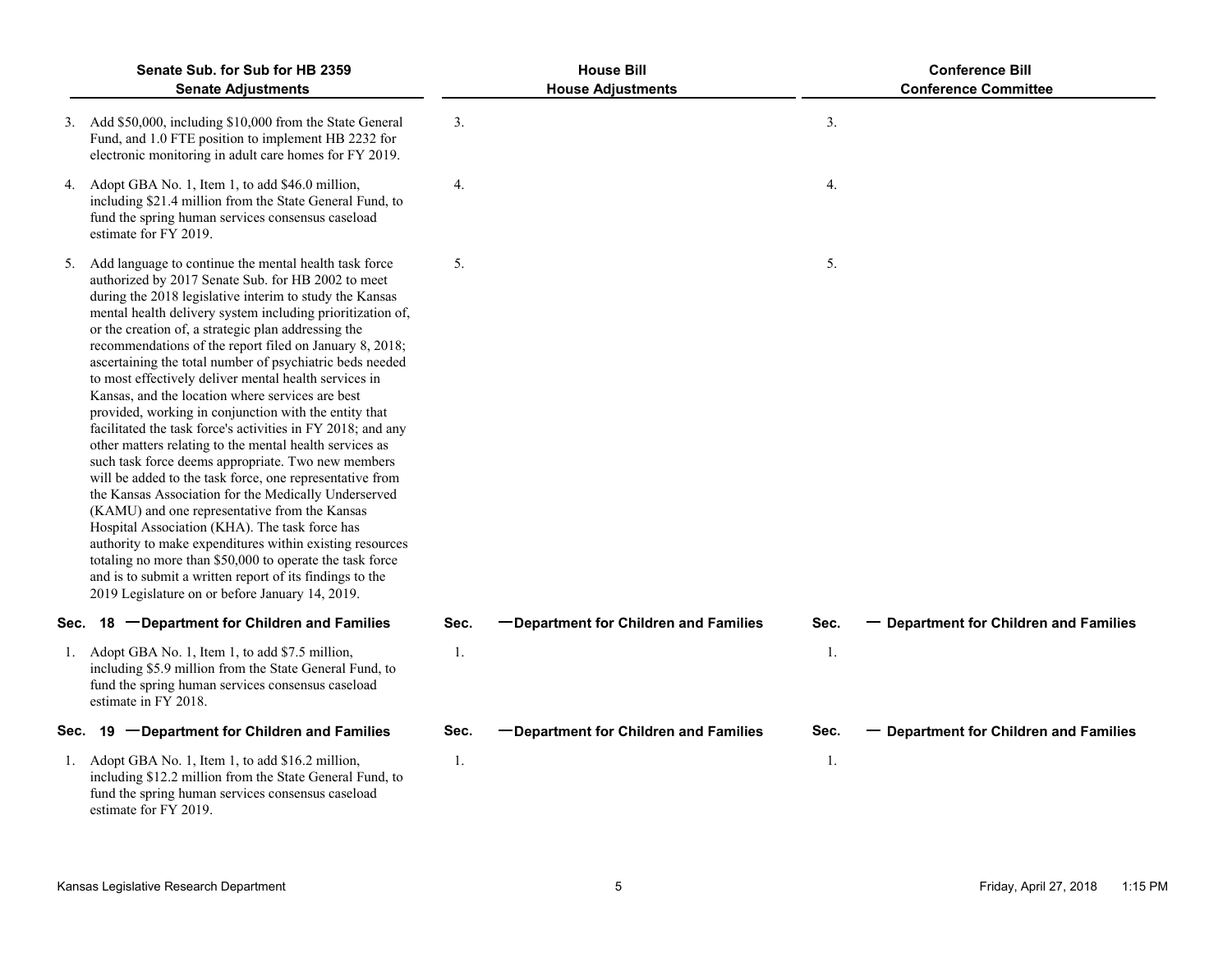|      | Senate Sub, for Sub for HB 2359<br><b>Senate Adjustments</b>                                                                                                                                                                                                                                                 |      | <b>House Bill</b><br><b>House Adjustments</b> |      | <b>Conference Bill</b><br><b>Conference Committee</b> |
|------|--------------------------------------------------------------------------------------------------------------------------------------------------------------------------------------------------------------------------------------------------------------------------------------------------------------|------|-----------------------------------------------|------|-------------------------------------------------------|
| Sec. | 20 - Department of Education                                                                                                                                                                                                                                                                                 | Sec. | -Department of Education                      | Sec. | - Department of Education                             |
|      | 1. Delete \$6.3 million, including \$5.5 million from the<br>State General Fund, to adopt the spring 2018 education<br>consensus estimate in FY 2018.                                                                                                                                                        | 1.   |                                               | 1.   |                                                       |
| Sec. | 21 -Department of Education                                                                                                                                                                                                                                                                                  | Sec. | -Department of Education                      | Sec. | - Department of Education                             |
|      | 1. Add \$7.0 million, including \$8.4 million from the State<br>General Fund, to adopt the Spring 2018 education<br>consensus estimate for FY 2019.                                                                                                                                                          | 1.   |                                               | 1.   |                                                       |
|      | 2. Add \$4.2 million, all from the Children's Initiatives<br>Fund, to provide additional funding to the Pre-K Pilot<br>program for FY 2019.                                                                                                                                                                  | 2.   |                                               | 2.   |                                                       |
|      | 3. Add \$1.0 million, all from the Children's Initiatives<br>Fund, to provide additional funding for Parents as<br>Teachers for FY 2019.                                                                                                                                                                     | 3.   |                                               | 3.   |                                                       |
|      | 4. Add \$300,000, all from the State General Fund, to<br>provide funding for school technology infrastructure for<br>FY 2019.                                                                                                                                                                                | 4.   |                                               | 4.   |                                                       |
|      | 5. Add \$520,000, all from the State General Fund, to<br>provide funding for a contract with Teach for America to<br>recruit, train, and develop teachers to be employed by<br>school district that the Department of Education<br>determines are operating below defined academic<br>standards for FY 2019. | 5.   |                                               | 5.   |                                                       |
|      | 6. Adopt in part GBA No. 1, Item 11 and add language to<br>apply the \$82.0 million payment towards the FY 2017<br>\$115.0 million suspended payment for KPERS employer<br>contributions for FY 2019.                                                                                                        | 6.   |                                               | 6.   |                                                       |
|      | Sec. 22 - Fort Hays State University                                                                                                                                                                                                                                                                         | Sec. | -Fort Hays State University                   | Sec. | - Fort Hays State University                          |
|      | 1. Add \$762,350, all from the State General Fund, to<br>partially restore the 4.0 percent reduction to the budget<br>for FY 2019.                                                                                                                                                                           | 1.   |                                               | 1.   |                                                       |
|      | Sec. 23 - Kansas State University                                                                                                                                                                                                                                                                            | Sec. | -Kansas State University                      | Sec. | <b>Kansas State University</b>                        |
|      | 1. Add \$2.3 million, all from the State General Fund, to<br>partially restore the 4.0 percent reduction to the budget<br>for FY 2019.                                                                                                                                                                       | 1.   |                                               | 1.   |                                                       |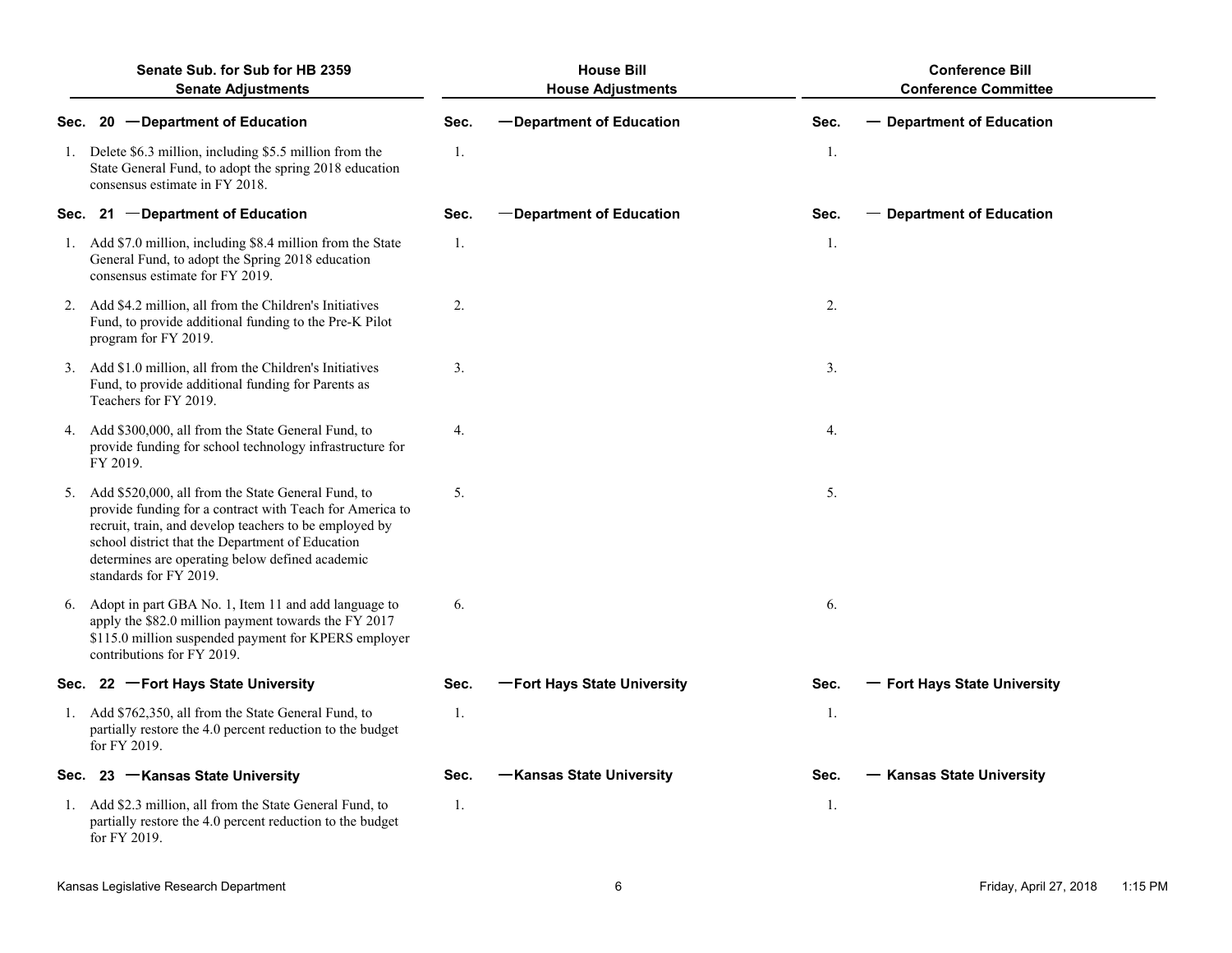|      | Senate Sub. for Sub for HB 2359<br><b>Senate Adjustments</b>                                                                           |      | <b>House Bill</b><br><b>House Adjustments</b>                        |      | <b>Conference Bill</b><br><b>Conference Committee</b>                 |
|------|----------------------------------------------------------------------------------------------------------------------------------------|------|----------------------------------------------------------------------|------|-----------------------------------------------------------------------|
| Sec. | 24 -KSU - Extension Systems and<br><b>Agricultural Research Program</b>                                                                | Sec. | -KSU - Extension Systems and<br><b>Agricultural Research Program</b> | Sec. | - KSU - Extension Systems and<br><b>Agricultural Research Program</b> |
|      | 1. Add \$1.0 million, all from the State General Fund, to<br>partially restore the 4.0 percent reduction for FY 2019.                  | 1.   |                                                                      | 1.   |                                                                       |
| Sec. | 25 -KSU - Veterinary Medical Center                                                                                                    | Sec. | -KSU - Veterinary Medical Center                                     | Sec. | - KSU - Veterinary Medical Center                                     |
| 1.   | Add \$339,673, all from the State General Fund, to<br>partially restore the 4.0 percent reduction to the budget<br>for FY 2019.        | 1.   |                                                                      | 1.   |                                                                       |
| Sec. | 26 - Emporia State University                                                                                                          | Sec. | -Emporia State University                                            | Sec. | - Emporia State University                                            |
|      | 1. Add \$641,403, all from the State General Fund, to<br>partially restore the 4.0 percent reduction to the budget<br>for FY 2019.     | 1.   |                                                                      | 1.   |                                                                       |
|      | Sec. 27 - Pittsburg State University                                                                                                   | Sec. | -Pittsburg State University                                          | Sec. | - Pittsburg State University                                          |
| 1.   | Add \$765,612, all from the State General Fund, to<br>partially restore the 4.0 percent reduction to the budget<br>for FY 2019.        | 1.   |                                                                      | 1.   |                                                                       |
| Sec. | 28 - University of Kansas                                                                                                              | Sec. | -University of Kansas                                                | Sec. | - University of Kansas                                                |
|      | 1. Add \$3.1 million, all from the State General Fund, to<br>partially restore the 4.0 percent reduction to the budget<br>for FY 2019. | 1.   |                                                                      | 1.   |                                                                       |
| Sec. | 29 - University of Kansas Medical Center                                                                                               | Sec. | -University of Kansas Medical Center                                 | Sec. | - University of Kansas Medical Center                                 |
| 1.   | Add \$2.5 million, all from the State General Fund, to<br>partially restore the 4.0 reduction to the budget for FY<br>2019.            | 1.   |                                                                      | 1.   |                                                                       |
| Sec. | 30 - Wichita State University                                                                                                          | Sec. | -Wichita State University                                            | Sec. | - Wichita State University                                            |
| 1.   | Add \$1.7 million, all from the State General Fund, to<br>partially restore the 4.0 percent reduction to the budget<br>for FY 2019.    | 1.   |                                                                      | 1.   |                                                                       |
| Sec. | 31 -Board of Regents                                                                                                                   | Sec. | -Board of Regents                                                    | Sec. | <b>- Board of Regents</b>                                             |
|      | 1. Add \$4.8 million, all from the State General Fund, to<br>partially restore the 4.0 percent reduction to the budget<br>for FY 2019. | 1.   |                                                                      | 1.   |                                                                       |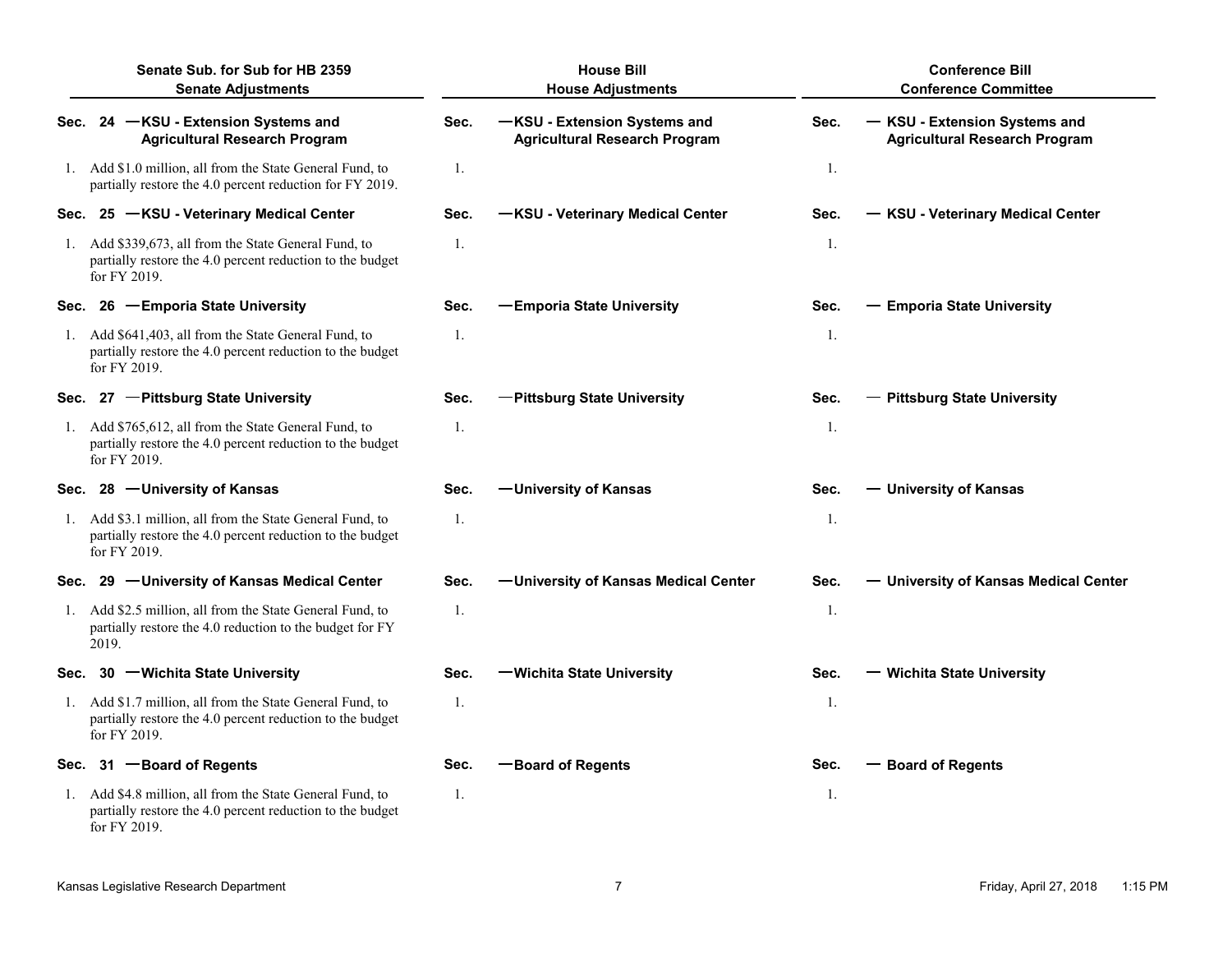| Senate Sub. for Sub for HB 2359<br><b>Senate Adjustments</b> |                                                                                                                                                       | <b>House Bill</b><br><b>House Adjustments</b> |                                 |      | <b>Conference Bill</b><br><b>Conference Committee</b> |  |
|--------------------------------------------------------------|-------------------------------------------------------------------------------------------------------------------------------------------------------|-----------------------------------------------|---------------------------------|------|-------------------------------------------------------|--|
| Sec.                                                         | 32 - Adjutant General                                                                                                                                 | Sec.                                          | -Adjutant General               | Sec. | - Adjutant General                                    |  |
|                                                              | 1. Add \$9.0 million, including \$3.5 million from the State<br>General Fund, for disaster relief in FY 2018.                                         | 1.                                            |                                 | 1.   |                                                       |  |
| Sec.                                                         | 33 - Adjutant General                                                                                                                                 | Sec.                                          | -Adjutant General               | Sec. | <b>- Adjutant General</b>                             |  |
|                                                              | 1. Add \$11.0 million, including \$1.4 million from the State<br>General Fund, for disaster relief for FY 2019.                                       | 1.                                            |                                 | 1.   |                                                       |  |
|                                                              | 2. Add language to appropriate the State Forfeiture Fund<br>for FY 2019.                                                                              | 2.                                            |                                 | 2.   |                                                       |  |
| Sec.                                                         | 34 - Kansas Bureau of Investigation                                                                                                                   | Sec.                                          | -Kansas Bureau of Investigation | Sec. | - Kansas Bureau of Investigation                      |  |
| 1.                                                           | Add \$345,188, all from the State General Fund, to create<br>and maintain the Kansas Standard Asset Seizure and<br>Forfeiture Repository for FY 2019. | 1.                                            |                                 | -1.  |                                                       |  |
| Sec.                                                         | 35 -Department of Agriculture                                                                                                                         | Sec.                                          | -Department of Agriculture      | Sec. | - Department of Agriculture                           |  |
| 1.                                                           | Add language to appropriate the Alternative Crop<br>Research Act Licensing Fee Fund created by SB 263,<br>pertaining to industrial hemp, in FY 2018.  | 1.                                            |                                 | 1.   |                                                       |  |
| Sec.                                                         | 36 -Department of Agriculture                                                                                                                         | Sec.                                          | -Department of Agriculture      | Sec. | - Department of Agriculture                           |  |
|                                                              | 1. Add \$177,429, all from the State General Fund, to fund<br>3.0 FTE positions for environmental scientists for FY<br>2019.                          | 1.                                            |                                 | 1.   |                                                       |  |
|                                                              | Adopt GBA No. 1, Item 9, to add \$250,000, all from the<br>State General Fund, for an animal traceability pilot study<br>for FY 2019.                 | 2.                                            |                                 | 2.   |                                                       |  |
| 3.                                                           | Add language to appropriate the Alternative Crop<br>Research Act Licensing Fee Fund created by SB 263,<br>pertaining to industrial hemp, for FY 2019. | 3.                                            |                                 | 3.   |                                                       |  |